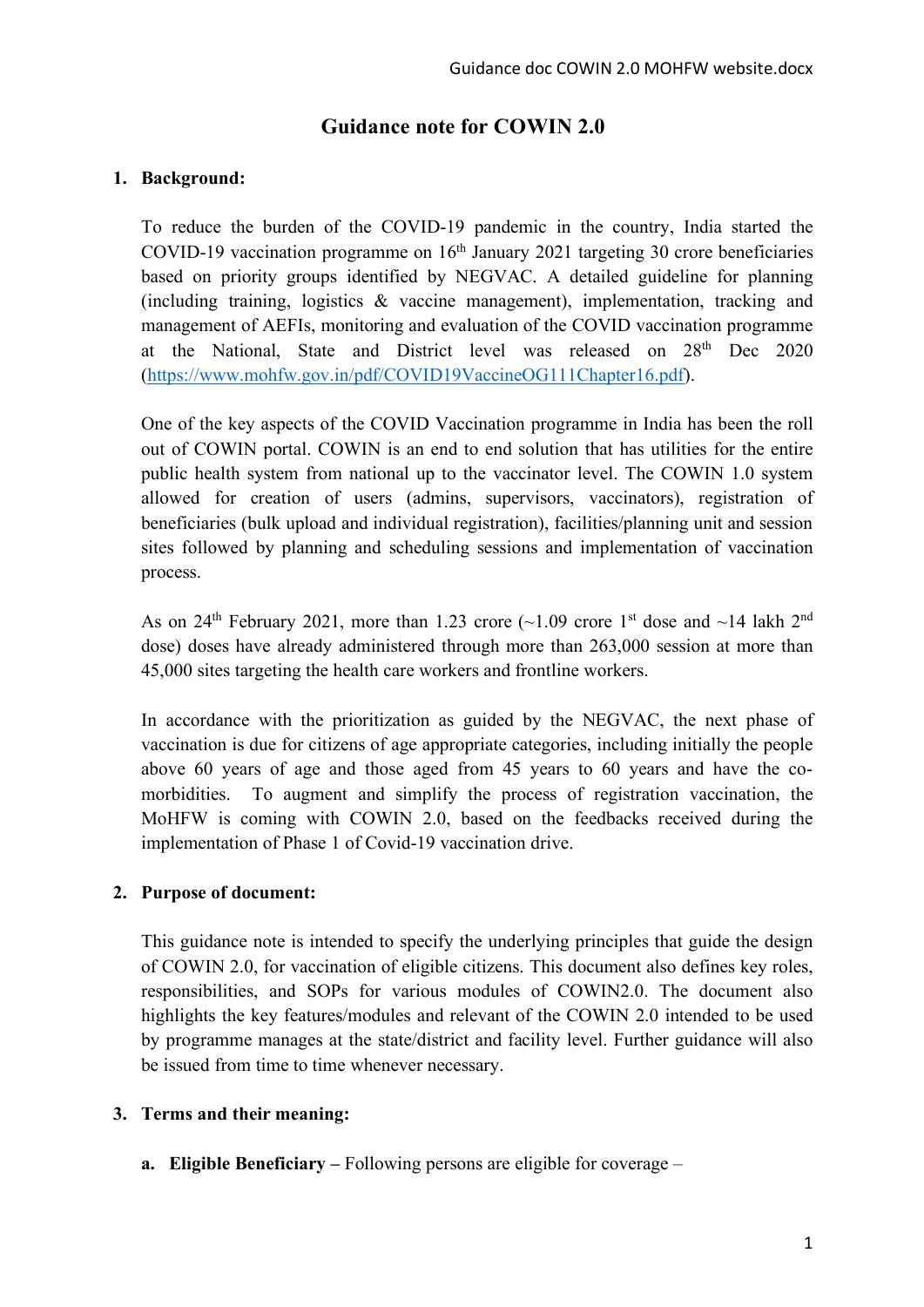- **A.** All Health Care Workers and Frontline Workers as specified by the MoHFW.
- **B.** All citizens that are aged, or will attain the age of, 60 years or more as on 1<sup>st</sup> January 2022.
- **C.** All such citizens that are aged, or will attain the age of, 45 years to 59 years as on 1st January 2022, and have any of the specified comorbidities, which have been recommended by National Expert Group on Vaccine Administration for COVID-19 (NEGVAC) and approved by Government of India from time to time, subject to certification to that effect by a Registered Medical Practitioner. The list of specified co-morbidities (20) and the form for comorbidity certificate are annexed at Annexure  $1(A)$  and  $1(B)$ respectively.
- **b. COVID Vaccination Centers (CVCs) –** Is a health center where COVID vaccines will be administered. **Types of CVCs are detailed para 4.2.**
- **c. Government COVID Vaccination Center (GCVC) –** Is a Government Health Facility being operated as a COVID Vaccination Center.
- **d. Private COVID Vaccination Center (PCVC)** Is a Private Health Facility which complies with the requirements as specified in para 4.2(c).
- **e. Vaccinator (Vaccination Officer 1 (VO1)) –** A trained health care worker who will provide the vaccination services at the CVC. Vaccinator Officers could be from public health facilities or private health facilities. Their roles and responsibilities are already detailed in the Operational Guidelines.
- **f. Verifier (Vaccination Officer 2 (VO2))–** Verifier Officer will be the person responsible for verifying the identity of the beneficiaries at the time of vaccination before a vaccine dose is administered. Verifier will also be responsible for on-site registration and verification and of HCWs, FLWs and citizens, at the CVC.
- **g. CVC Manager –** The CVC Manager will be responsible for overall planning, implementation, and grievance redressal at the CVC. He will also be responsible for maintaining stocks and accounts & safekeeping of vaccines supplied to the CVC.
- **h. CVC Location –** The geo location of the CVC as identified by any GIS software using latitudes and longitudes.
- **i. Vaccination Cycle –** A period of not more than 28 days for which a Target Number of Doses are planned.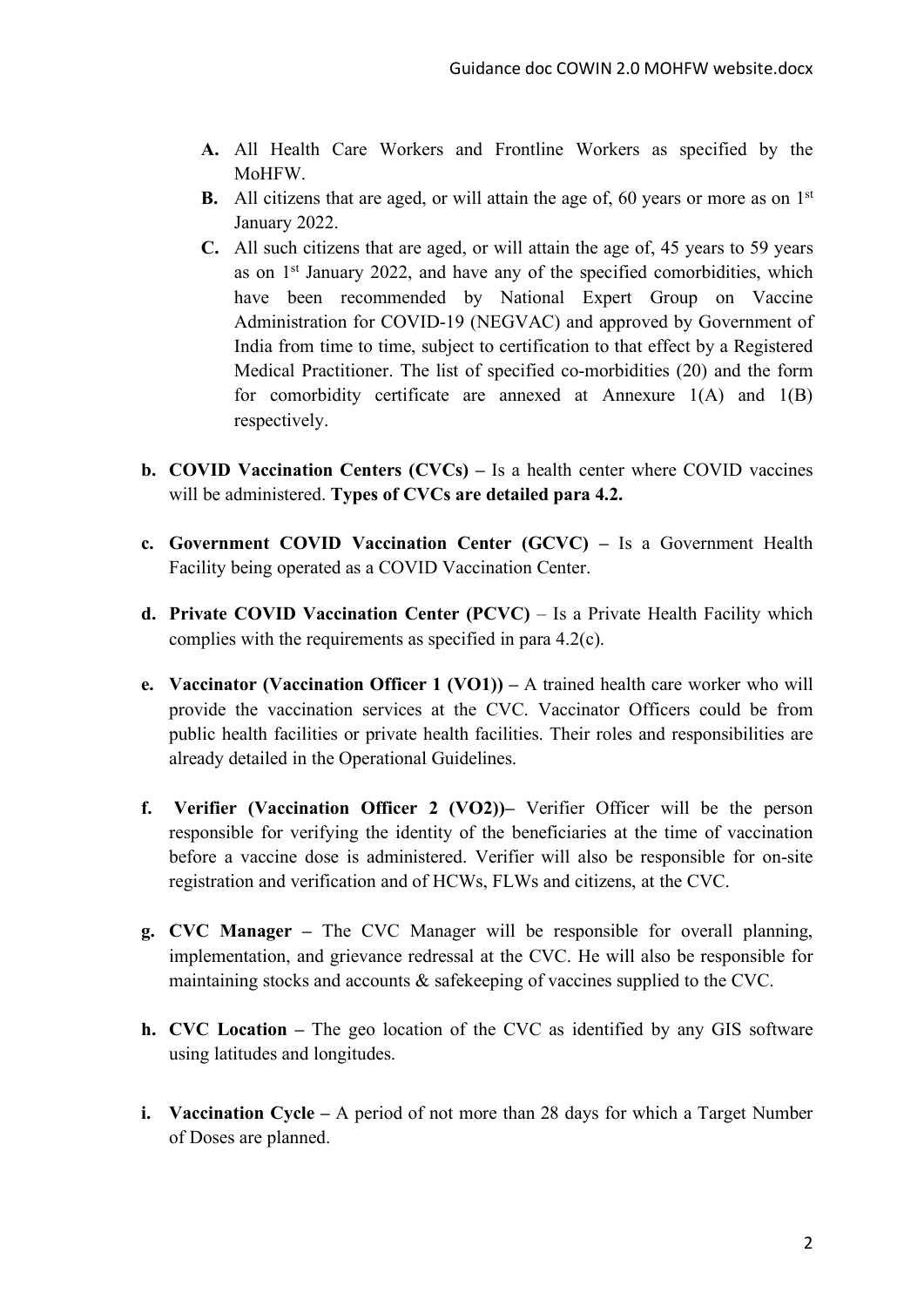- **j. Target Number of Doses –** The number of doses planned to be administered decided by respective State/UT Government for a Vaccination Cycle. Total vaccination slots for a vaccination cycle should not exceed the Target Number of Doses. The Targets should further be decided district-wise and within a district Vaccination Center-wise for preparing and entering the Vaccination Time Tables for Vaccination Centers in COWIN.
- **k. Vaccination Time Table –** The date-wise schedule to be populated in COWIN for each Vaccination Center with details of various types of Vaccination Slots.
- **l. CVC Session Capacity -** The total number of Vaccination Slots for a CVC for a day. This would be decided based on operational capacity for a CVC in day. The CVC Session Capacity is variable and is an input to the system by the District Admin at the time of creation of a session.
- **m. Vaccination Slots –** The number of doses to be administered at a CVC in a day including all types of Vaccination Slots. Following types of vaccination slots will be available –
	- **A. Reserved Slots** These can be further classified as:
		- 1. **Mobilization slots** Slots for which respective State/UT Government shall mobilize beneficiaries for on-site registration, appointment, verification and vaccination (all on-site on the same day). There will not be any need for pre-registering beneficiaries through online interface for this. **Proportion of such slots will be decided by respective State/UT Government.**
		- 2. Slots reserved for  $2<sup>nd</sup>$  dose for beneficiaries who have already received  $1<sup>st</sup>$ dose, including HCWs, FLWs and citizens, at a CVC. These slots will be filled by the COWIN system based on data available in the system regarding vaccination details of partly vaccinated beneficiaries (such as CVC, Vaccine Type and Vaccination Date).
	- **B. Open slots** Open for online appointments by general citizens. The number of Open Slots for a session will be worked out by subtracting the number of Reserved Slots from the CVC Session Capacity.

### **4. The Framework and underlying Principles:**

4.1. **Determination of Target Number of Doses for a Vaccination Cycle –**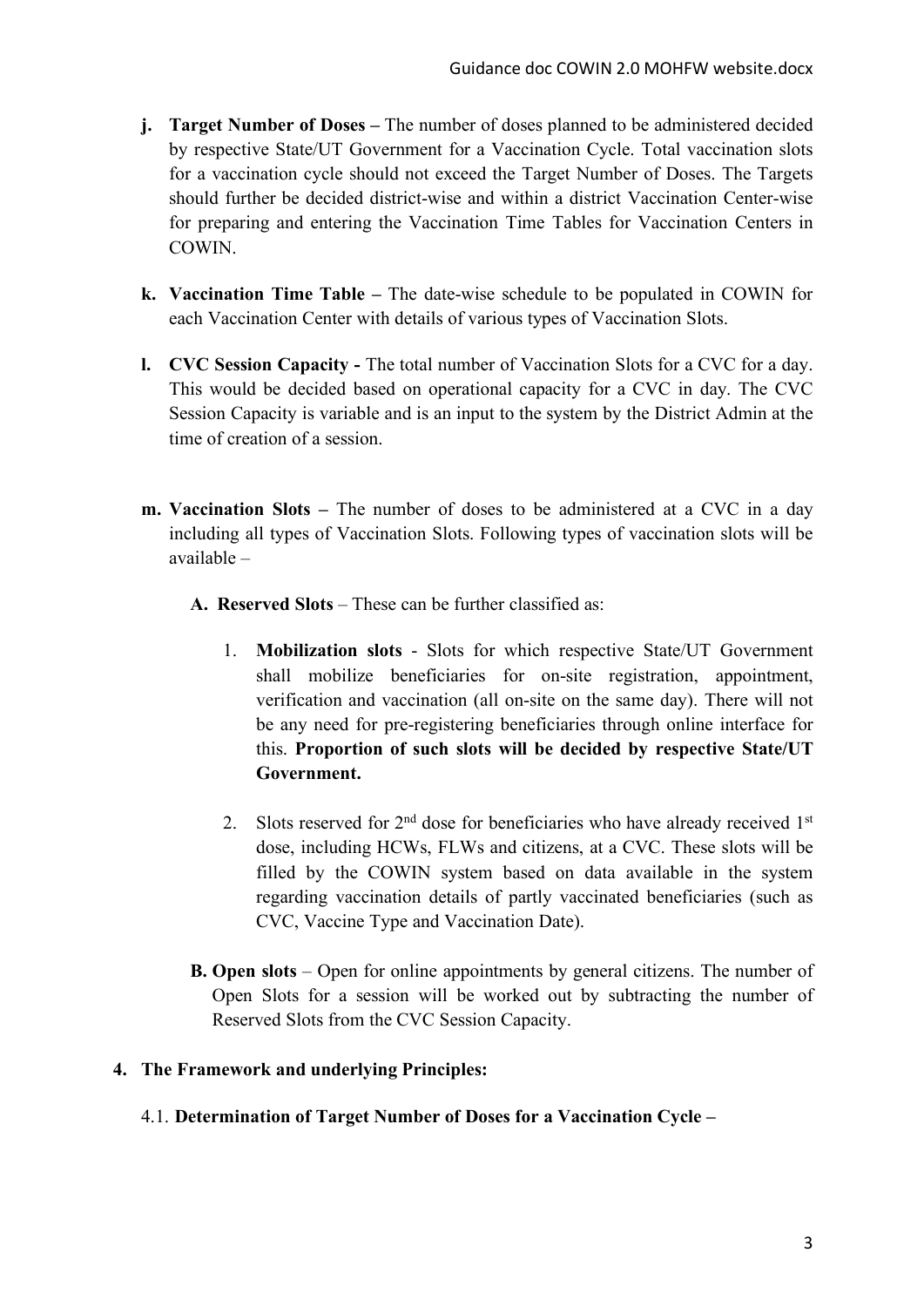- a) The schedule of vaccination of Eligible Beneficiaries, is closely linked with availability of vaccine doses. The States/UTs will decide the target number of doses to be administered in a Vaccination Cycle, based on already available vaccine doses and additional doses like to be available in a Vaccination Cycle.
- b) Since, when a beneficiary is being vaccinated with  $1<sup>st</sup>$  dose, COWIN will automatically confirm the appointment of the beneficiary for the 2nd dose at the same Vaccination Center, the target number of doses should be decided with careful consideration of available stocks and requirement of vaccine stocks for 2nd dose vaccinations for the already partly vaccinated beneficiaries.
- c) The Ministry will, from time to time, indicate the state-wise allocation of vaccine doses to the States/UTs.
- 4.2. **Vaccination Centers**: A CVC must be a health facility and can be one of the following types:
	- a) Government Health Facilities (GCVC) These include all Government Medical Colleges, District Hospitals, Sub-District Hospitals, Community Health Centers, Primary Health Centers and Sub-Health Center. Government Health Facilities also include Central Institutions, Health Facilities of other Ministries such as Railways, ESIC, Home etc. and all CGHS Dispensaries.
	- b) Private Health Facilities (PCVC) For a Private Health Facility to be operated as a PCVC, it would be necessary for such a facility to be empaneled either under the PMJAY or under the CGHS or under any health insurance scheme of the state/UT government. Hence, the private facilities will include –
		- 1. All Hospitals empaneled under the PMJAY.
		- 2. All Hospitals empaneled under the CGHS.
		- 3. All Hospitals empaneled under the health insurance scheme(s) of any state/UT government.
	- c) For any Private Health Facility to be operated as a PCVC, the facility must have the following –
		- 1. Sufficient Cold Chain equipment and capacity.
		- 2. Sufficient rooms/space for waiting area, vaccination and observation post vaccination.
		- 3. Sufficient number of trained vaccinators and verifiers
		- 4. Ability to manage the Adverse Events Following Immunization (AEFI), as per the norms and guidelines of the Ministry.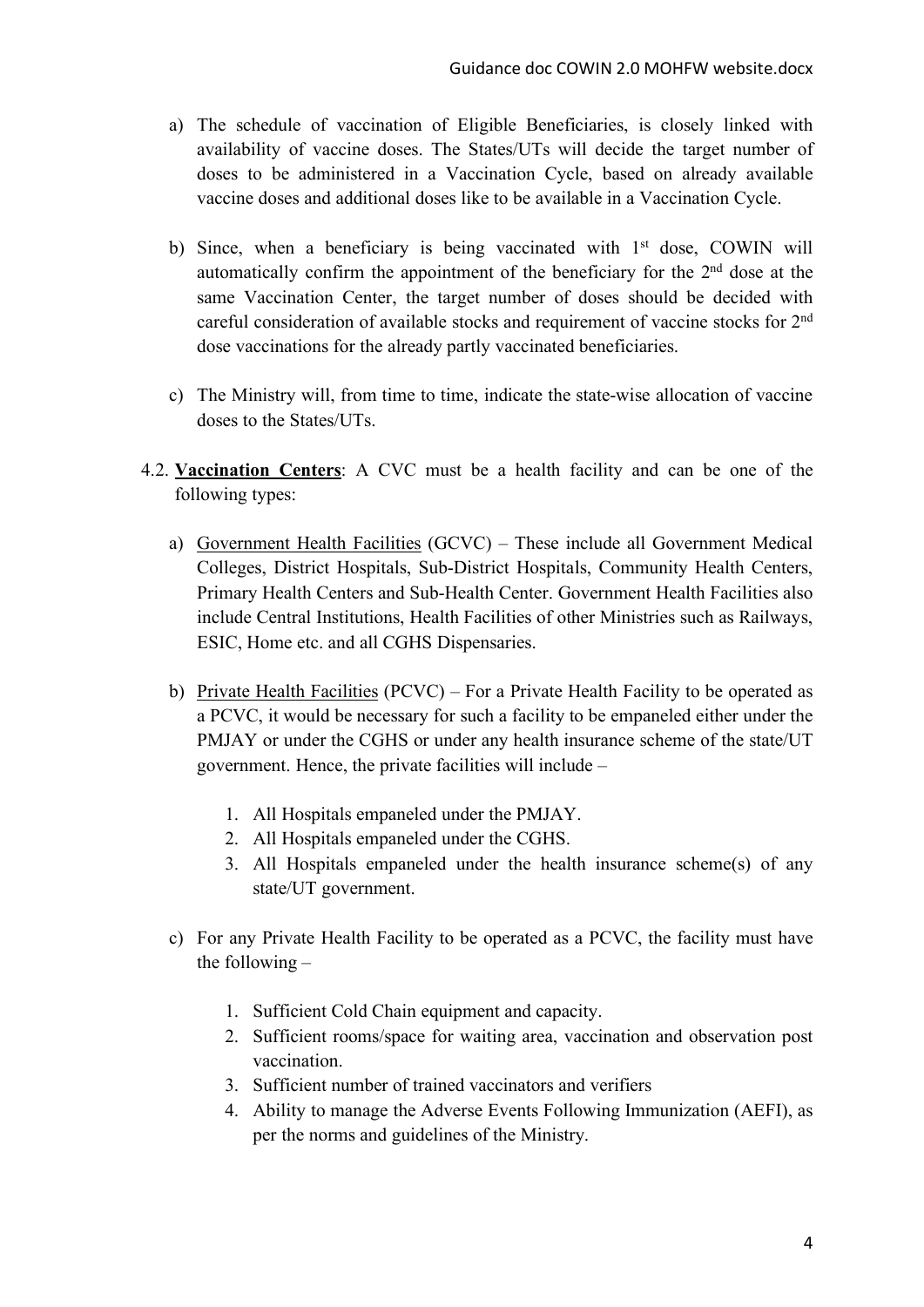4.3. **Free & Paid services** – Vaccination will be provided free of charge at the Government Health Facilities and will be on payment basis in the Private Health Facilities, at a rate as may be decided by the Government of India from time to time.

### 4.4. **Determination of the number and list of CVCs to be operated**:

- a) States will be required to plan adequate number of sites (COVID Vaccination Centers) along with appropriate geographical spread, for achieving the Target as decided by the State/UT for a period. The State and districts will be required to pre-register these CVCs in COWIN portal before the registration is opened for Citizens (*Annexure 2 (A) - Registration of CVCs*).
- b) States must ensure that all PMJAY/CGHS empaneled facilities are registered on COWIN with correct details.
- c) Although, the list of CVCs with Open Slots will be available in public domain through COWIN or other COWIN compliant applications, the list of CVCs must also be adequately publicized by the concerned State/UT using all necessary mediums for informing the citizens.

### 4.5. **Vaccination Time Table for a CVC:**

- a) The District Administrator will create a Vaccination Time Table (using COWIN 2.0) for vaccination at each CVC based on the target doses to be administered and the number of days in which the coverage is planned.
- b) The number of days or dates may be decided by the respective State/UT Government.
- c) Determination of the session capacity for a day: The CVC Capacity for a day will be an input to the system. The minimum capacity for a day will be equal to the number of 2<sup>nd</sup> doses due at a CVC for that day.

### d) **Determination of Open Slots**:

- 1. Apart from the CVC Capacity, the District Admin will also specify the percentage of remaining capacity (CVC Capacity  $-2<sup>nd</sup>$  dose reserve) to be opened for online appointments by citizens.
- 2. The number of open slots for a session will then be calculated by the system by subtracting total reserve slots from the CVC capacity.

Example: If the specified CVC capacity for a session on  $5<sup>th</sup>$  March is 200, the 2<sup>nd</sup> doses due on 5<sup>th</sup> March at that CVC is 50 and the specified %age of open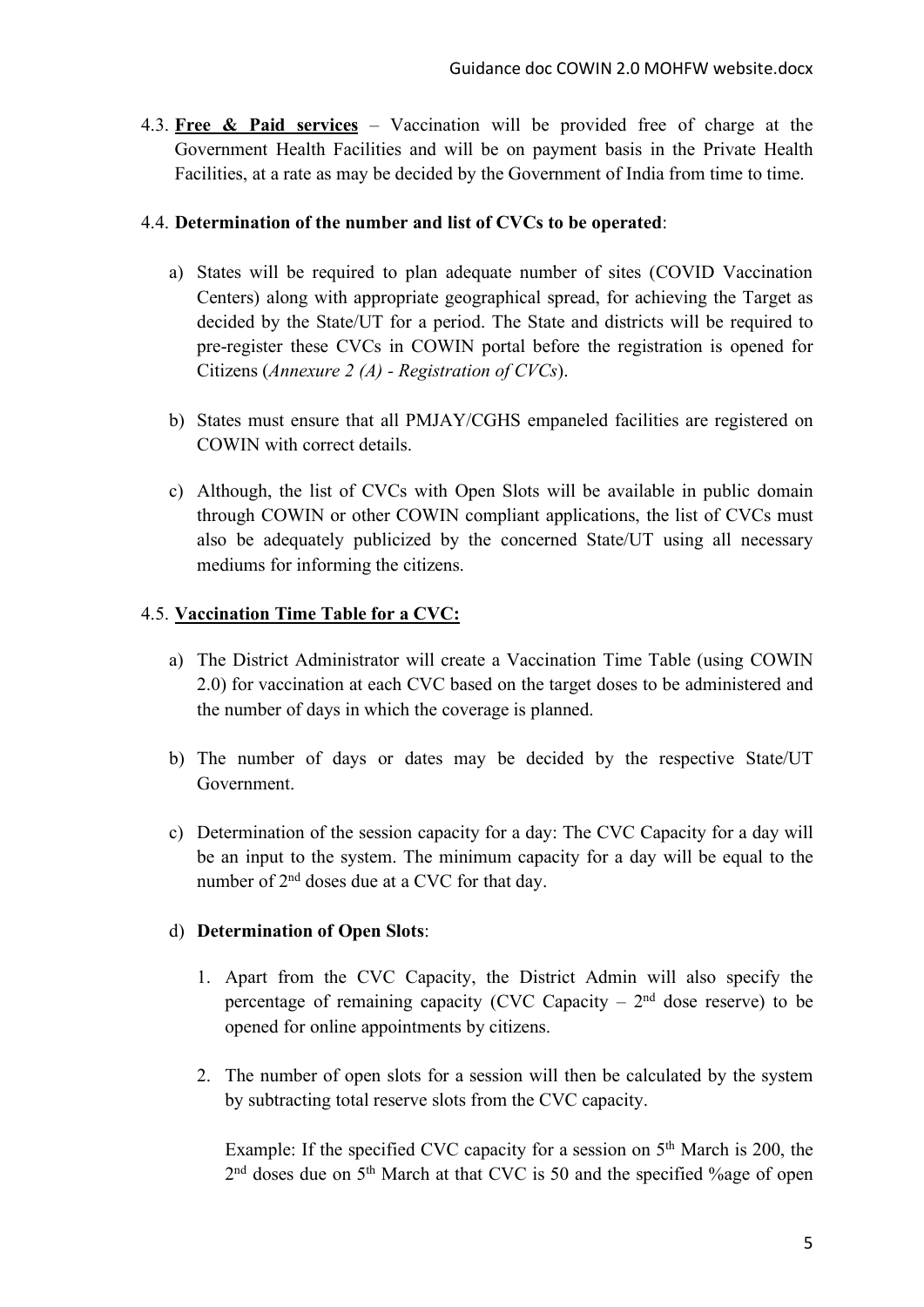slots is 40%, then – a) the remaining capacity is  $150 (200 - 50 2<sup>nd</sup>$  dose slots), b) The number of online open slots is  $150*40% = 60$  and c) the number of reserved slots for on-site registration =  $200 - 50 - 60 = 90$ .

- 3. If the specified %age is zero, then the whole session will be for reserved slots. There will not be any open slots and such sessions will not be visible to the citizens for online appointment.
- 4. If the specified %age is 100%, then there will not be any mobilization slots and all the remaining capacity (after subtracting the  $2<sup>nd</sup>$  dose capacity from Session Capacity), will be classified as open slots, which will available to the citizens for online appointment.
- e) Following **precautions** are suggested
	- 1. **It is recommended that, to begin with, based on local context and plan, one particular CVC may be either fully reserved or their full capacity is opened for online self-appointment, to avoid the confusion and problems in physical queue management on site at the CVC.**
	- 2. If it is so decided that a CVC will have both the reserved and the open slots, **session timings for open slots may be carefully selected** to avoid overlap of beneficiaries between the ones coming through online appointment and the ones being mobilized for mobilization slots. The timings for on-site registrations in such a case should also be carefully publicized.
	- 3. Session capacities for a CVC and the number of CVCs should be increased incrementally to leave the room for new mobilization slots/ open slots, as in the later period, the number of  $2<sup>nd</sup>$  doses due will progressively increase.
- f) Further details of creation of Vaccination Time Table are given in Annexure 3. (*Annexure 3 – Creation of Vaccination Timetable and Vaccination Slots in COWIN 2.0*)

### 4.6. **Access to Citizens/beneficiaries** –

- **a) Advance Self Registration (Online Registration and Appointment):** 
	- 1. Registration and appointment will be available to citizens through the COWIN Portal or through other IT Applications such as Arogya Setu etc.
	- 2. Basic demographic details of beneficiaries and details of the photo ID Card to be used by the beneficiary at the time of vaccination will be captured at the time of registration.
	- 3. The list of the CVCs along with date and time of availability of vacant slots will be available to the citizens at time of registration and appointments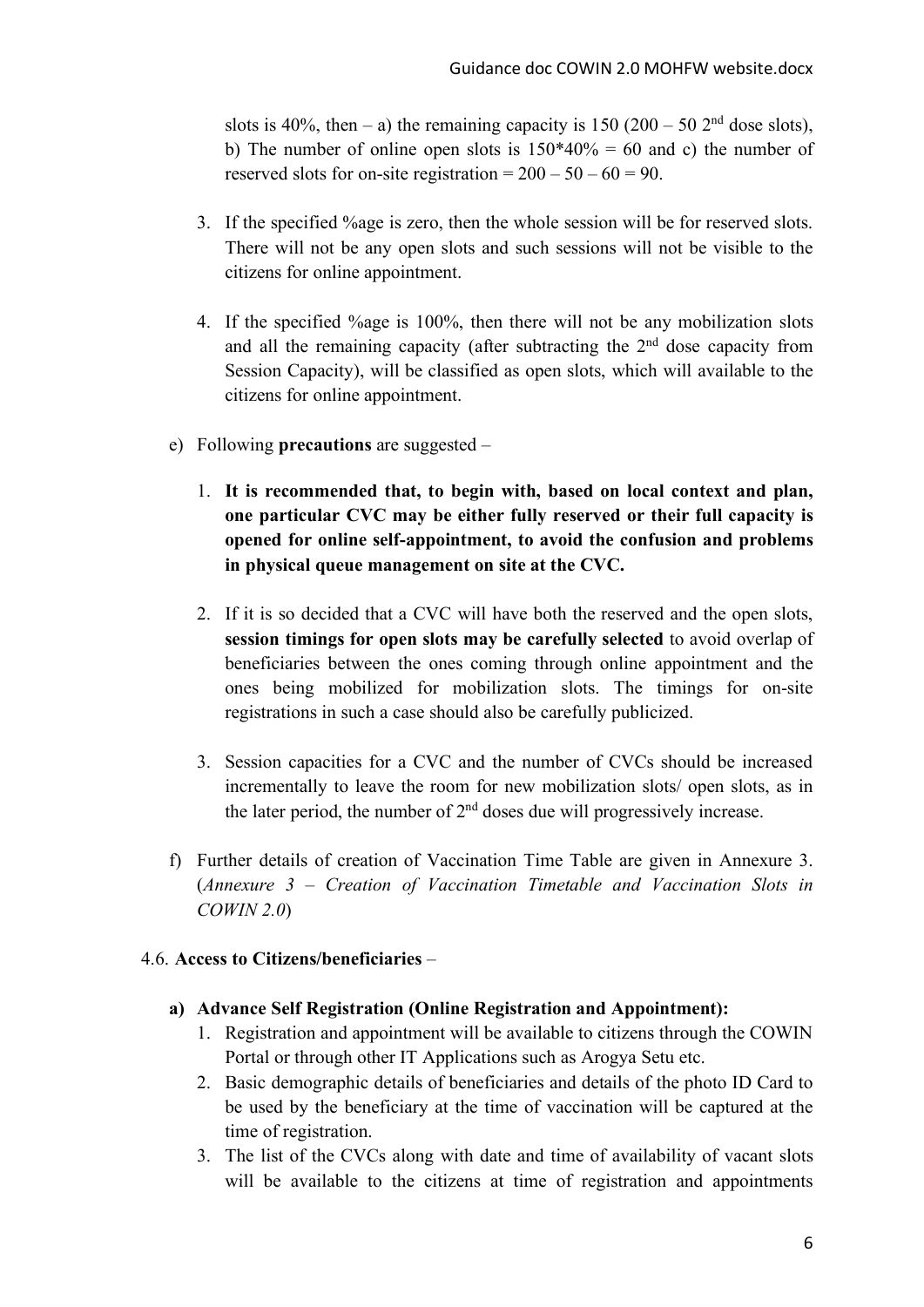wherein he/she would be able to choose the CVC of his/her choice and book and appointment based on the slots available.

- 4. The details of the process for Online Registration and Appointment for Citizens is at Annexure 4 (*Annexure 4 – Online Registration for Citizens*).
- b) **Facilitated Cohort Registration (Mobilization of Beneficiaries)**: The States/UTs may plan to fully reserve identified CVCs for some sessions at a CVC for on-site registration of beneficiaries. In such cases State/UT/District teams should make all necessary efforts and arrangements to mobilize sufficient number of beneficiaries so as to utilize full planned capacity.
- c) 2nd dose appointments will be automatically scheduled by the System.
- d) On-site Registration of eligible beneficiaries will also be possible. However, this must be planned carefully so as to avoid overcrowding of willing beneficiaries.
- e) All beneficiaries, regardless of the mode of access, i.e. through online registration or mobilization through on-site registration, must be advised to carry the following for verification at the time of vaccination –
	- 1. Aadhar Card; and
	- 2. Electoral Photo Identity Card (EPIC); and
	- 3. The Photo ID card specified at the time of registration in case of online registration.
	- 4. Certificate of comorbidity for citizens in age group of 45 years to 59 years.
	- 5. Employment certificate/ Official Identity Card (either but with photo) for HCWs and FLWs.
- 4.7. Coverage of HCWs and FLWs: The vaccination of HCWs and FLWs will also happen using the new utility. The detailed SOPs for coverage of HCWs/FLWs are at Annexure 5. (*Annexure 5 – Registration and Vaccination of HCWs and FLWs using COWIN 2.0*)
- 4.8. Verification, vaccination and certification of beneficiaries at the time of vaccination:
	- a) Multiple Verifiers and Vaccinators can be assigned for a session at the CVC.
	- b) The full list of beneficiaries, as available in COWIN, will be visible to all verifiers and vaccinators designated for a session, i.e. all verifiers and vaccinators will work on the same full list.
	- c) Verification will be done by Verifier (Vaccination Officer 2). Verification will preferably be done using Aadhar.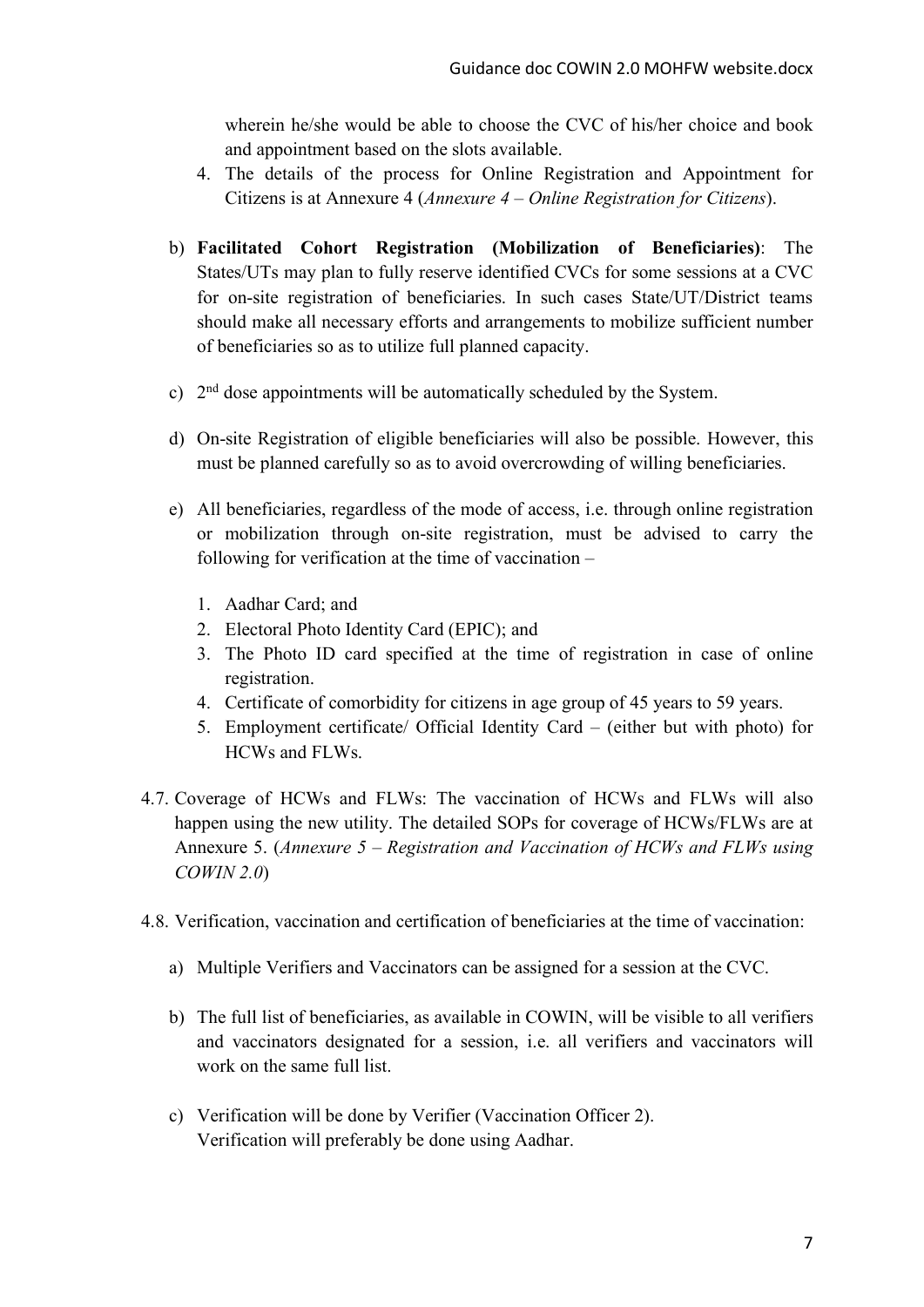- d) In case Aadhar authentication is not possible at a CVC for any reason, the Verifier will verify the identity and eligibility of the beneficiary from the photo ID Card indicated by the beneficiary at the time of registration.
- e) If the identity and eligibility of a beneficiary is established upon verification, the beneficiary will be vaccinated and his/her vaccination status will be updated, else the beneficiary will not be vaccinated.
- f) All Vaccination Events must be recorded in real time through the COWIN Vaccinator Module.
- g) The process for certification and AEFI reporting remain the same as in the current version of COWIN.
- 5. The COWIN system will transition to Version 2.0 from  $27<sup>th</sup>$  February. The system will be run in test mode on  $27<sup>th</sup>$  and  $28<sup>th</sup>$  February. Once the transition is done from the backend, which is planned on the night of  $26<sup>th</sup>$  February, all sessions planned after  $26<sup>th</sup>$  February will be deleted. The states must finalize their data for sessions held on February  $26<sup>th</sup>$  by 9:00 pm. It is therefore advised that the sessions for  $26<sup>th</sup>$  of February may be closed by 9:00 pm and no sessions be scheduled for  $27<sup>th</sup>$  and  $28<sup>th</sup>$  of February. This period will be utilized for registration of CVCs, planning and population of sessions, populating the due lists for 2nd doses and preparing the system for providing access to citizens.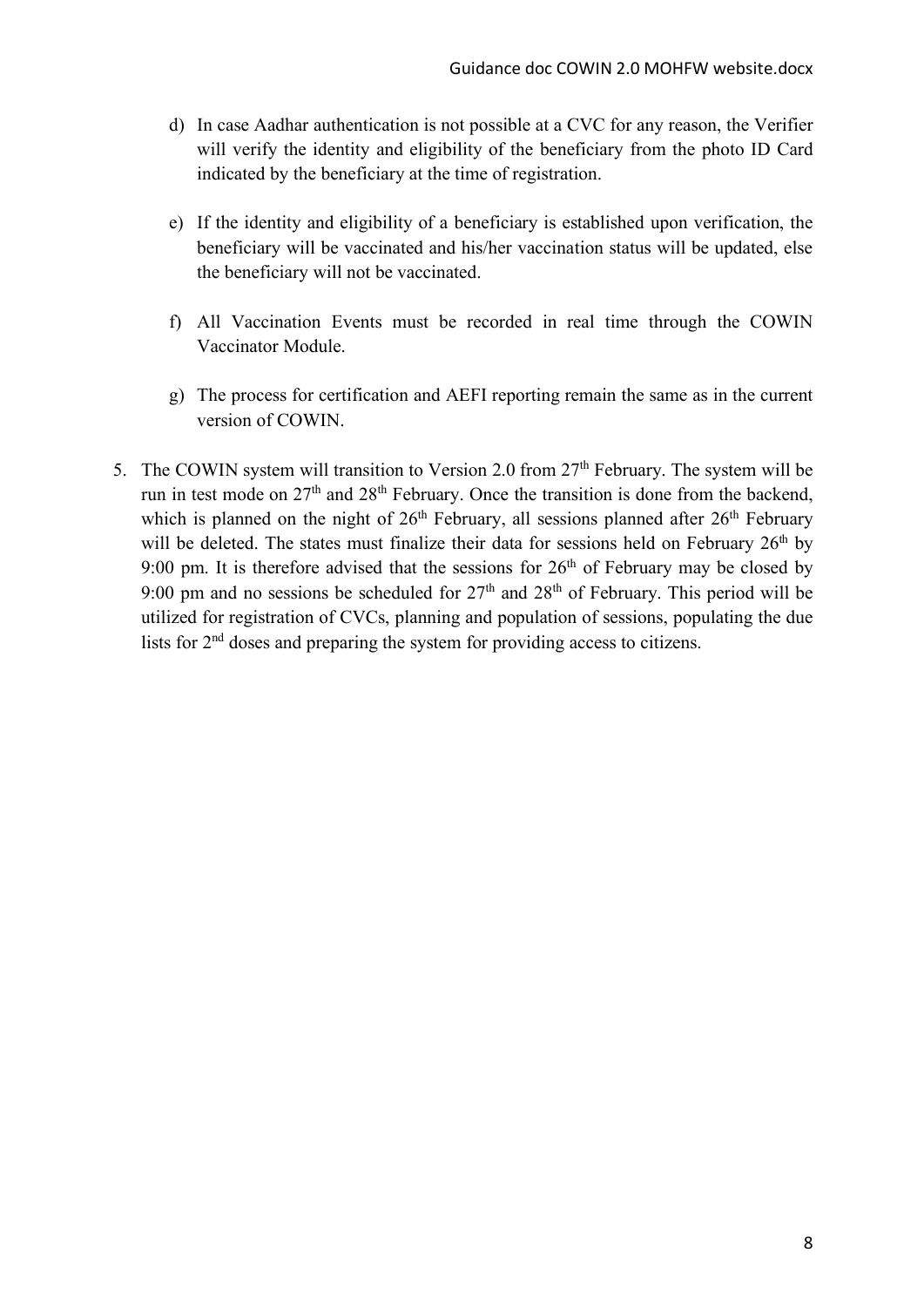#### **Annexure 1(A): List of specified Comorbidities for determination of eligibility of citizens in age group 45 to 59 years**

| <b>SN</b>      | <b>Criterion</b>                                                                     |  |  |
|----------------|--------------------------------------------------------------------------------------|--|--|
| 1              | Heart Failure with hospital admission in past one year                               |  |  |
| $\overline{2}$ | Post Cardiac Transplant/Left Ventricular Assist Device (LVAD)                        |  |  |
| $\overline{3}$ | Significant Left ventricular systolic dysfunction (LVEF $\leq 40\%$ )                |  |  |
| $\overline{4}$ | Moderate or Severe Valvular Heart Disease                                            |  |  |
| 5              | Congenital heart disease with severe PAH or Idiopathic PAH                           |  |  |
| 6              | Coronary Artery Disease with past CABG/PTCA/MI                                       |  |  |
|                | <b>AND</b> Hypertension/Diabetes on treatment                                        |  |  |
| $\tau$         | AnginaAND Hypertension/Diabetes on treatment                                         |  |  |
| 8              | CT/MRI documented stroke AND Hypertension/Diabetes on treatment                      |  |  |
| 9              | Pulmonary artery hypertension AND Hypertension/Diabetes on treatment                 |  |  |
| 10             | Diabetes $(>10$ years OR with complications) AND Hypertension on treatment           |  |  |
| 11             | Kidney/ Liver/ Hematopoietic stem cell transplant: Recipient/On wait-list            |  |  |
| 12             | End Stage Kidney Disease on haemodialysis/ CAPD                                      |  |  |
| 13             | Current prolonged use of oral corticosteroids/immunosuppressant medications          |  |  |
| 14             | Decompensated cirrhosis                                                              |  |  |
| 15             | Severe respiratory disease with hospitalizations in last two years/FEV1 $\leq 50\%$  |  |  |
| 16             | Lymphoma/ Leukaemia/ Myeloma                                                         |  |  |
| 17             | Diagnosis of any solid cancer on or after 1st July 2020 ORcurrently on any cancer    |  |  |
|                | therapy                                                                              |  |  |
| 18             | Sickle Cell Disease/ Bone marrow failure/ Aplastic Anemia/ Thalassemia Major         |  |  |
| 19             | Primary Immunodeficiency Diseases/ HIV infection                                     |  |  |
| 20             | Persons with disabilities due to Intellectual disabilities/ Muscular Dystrophy/ Acid |  |  |
|                | attack with involvement of respiratory system/ Persons with disabilities having high |  |  |
|                | support needs/ Multiple disabilities including deaf-blindness                        |  |  |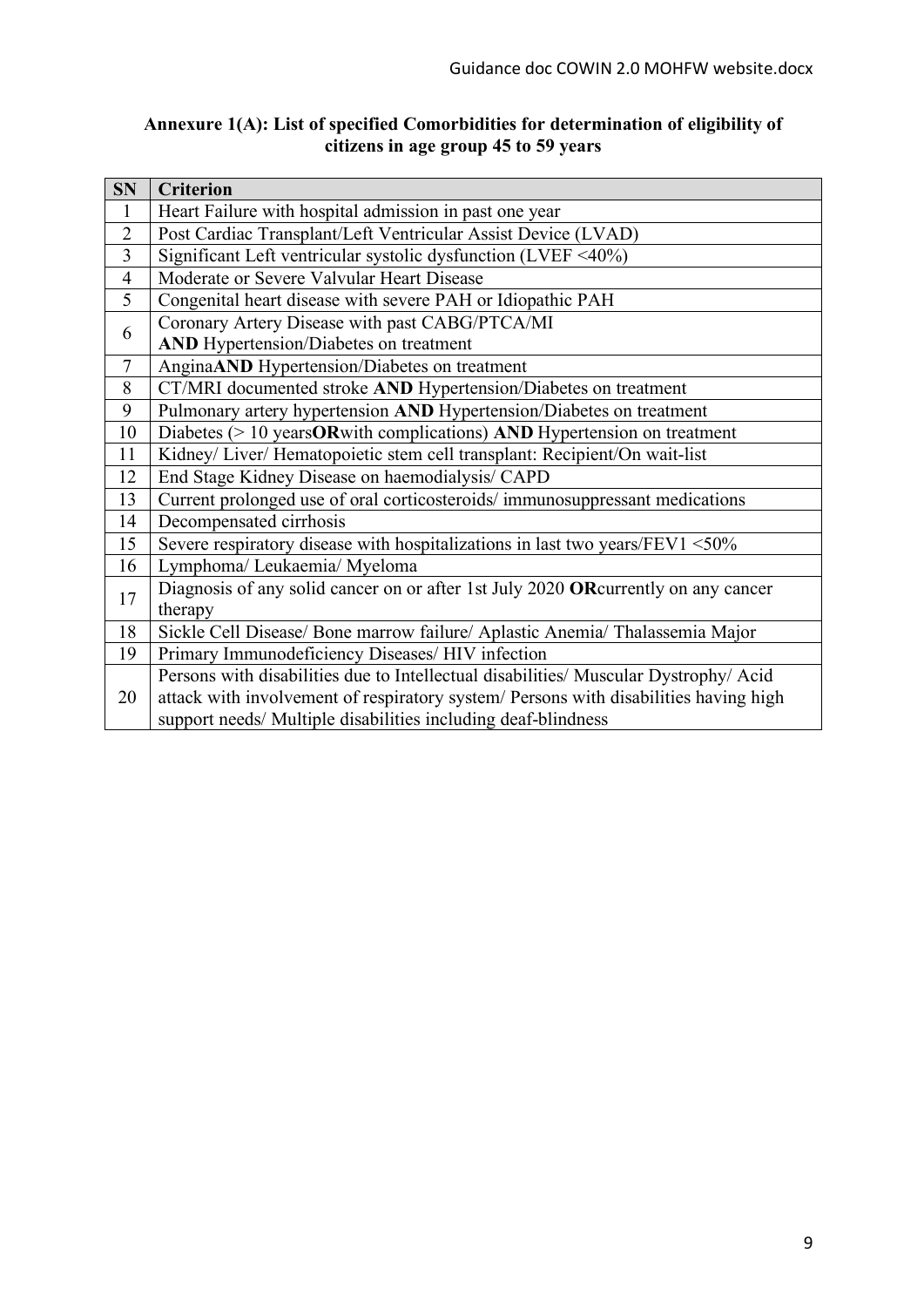#### **Annexure 1(B): Certificate to identify individuals with co-morbidities that enhance the risk of mortality in COVID-19 disease for priority vaccination (To be filled by a Registered Medical Practitioner)**

|                   | Name of beneficiary:                                                                         |        |  |
|-------------------|----------------------------------------------------------------------------------------------|--------|--|
|                   | Gender:<br>Age:                                                                              |        |  |
|                   | Address:                                                                                     |        |  |
|                   | Mobile phone number:                                                                         |        |  |
|                   | Identification document:                                                                     |        |  |
|                   |                                                                                              |        |  |
|                   | I, $Dr.$<br>$\frac{1}{2}$ , working as                                                       |        |  |
|                   | have reviewed the above named individual and certify that he/she has the below mentioned     |        |  |
|                   | conditions based on the records presented to me. A copy of the records on which this         |        |  |
|                   | certificate is based is attached.                                                            |        |  |
|                   | Presence of ANY ONE of the following criteria will prioritize the individual for vaccination |        |  |
| SN                | Criterion                                                                                    | Yes/No |  |
| $1.$              | Heart Failure with hospital admission in past one year                                       |        |  |
| $\frac{2}{3}$     | Post Cardiac Transplant/Left Ventricular Assist Device (LVAD)                                |        |  |
|                   | Significant Left ventricular systolic dysfunction (LVEF <40%)                                |        |  |
| $\frac{4}{5}$     | Moderate or Severe Valvular Heart Disease                                                    |        |  |
|                   | Congenital heart disease with severe PAH or Idiopathic PAH                                   |        |  |
| $\overline{6}$ .  | Coronary Artery Disease with past CABG/PTCA/MI                                               |        |  |
|                   | AND Hypertension/Diabetes on treatment                                                       |        |  |
| 7 <sub>1</sub>    | AnginaAND Hypertension/Diabetes on treatment                                                 |        |  |
| $\frac{8}{9}$ .   | CT/MRI documented stroke AND Hypertension/Diabetes on treatment                              |        |  |
|                   | Pulmonary artery hypertension AND Hypertension/Diabetes on treatment                         |        |  |
| 10.               | Diabetes (> 10 yearsORwith complications) AND Hypertension on treatment                      |        |  |
| $\frac{11}{12}$   | Kidney/ Liver/ Hematopoietic stem cell transplant: Recipient/On wait-list                    |        |  |
|                   | End Stage Kidney Disease on haemodialysis/ CAPD                                              |        |  |
| $\overline{13}$ . | Current prolonged use of oral corticosteroids/immunosuppressant medications                  |        |  |
| 14.               | Decompensated cirrhosis                                                                      |        |  |
| 15.               | Severe respiratory disease with hospitalizations in last two years/FEV1 <50%                 |        |  |
| 16.               | Lymphoma/ Leukaemia/ Myeloma                                                                 |        |  |
| 17.               | Diagnosis of any solid cancer on or after 1st July 2020 Orcurrently on any cancer            |        |  |
|                   | therapy                                                                                      |        |  |
| 18.               | Sickle Cell Disease/ Bone marrow failure/ Aplastic Anemia/ Thalassemia Major                 |        |  |
| 19.               | Primary Immunodeficiency Diseases/ HIV infection                                             |        |  |
| 20.               | Persons with disabilities due to Intellectual disabilities/ Muscular Dystrophy/ Acid         |        |  |
|                   | attack with involvement of respiratory system/ Persons with disabilities having high         |        |  |
|                   | support needs/ Multiple disabilities including deaf-blindness                                |        |  |

I am aware that providing false information is an offence.

Name of RMP:

Medical Council registration number of RMP:

Date of issuing the certificate:

Place of issue:  $(Signature of RMP)$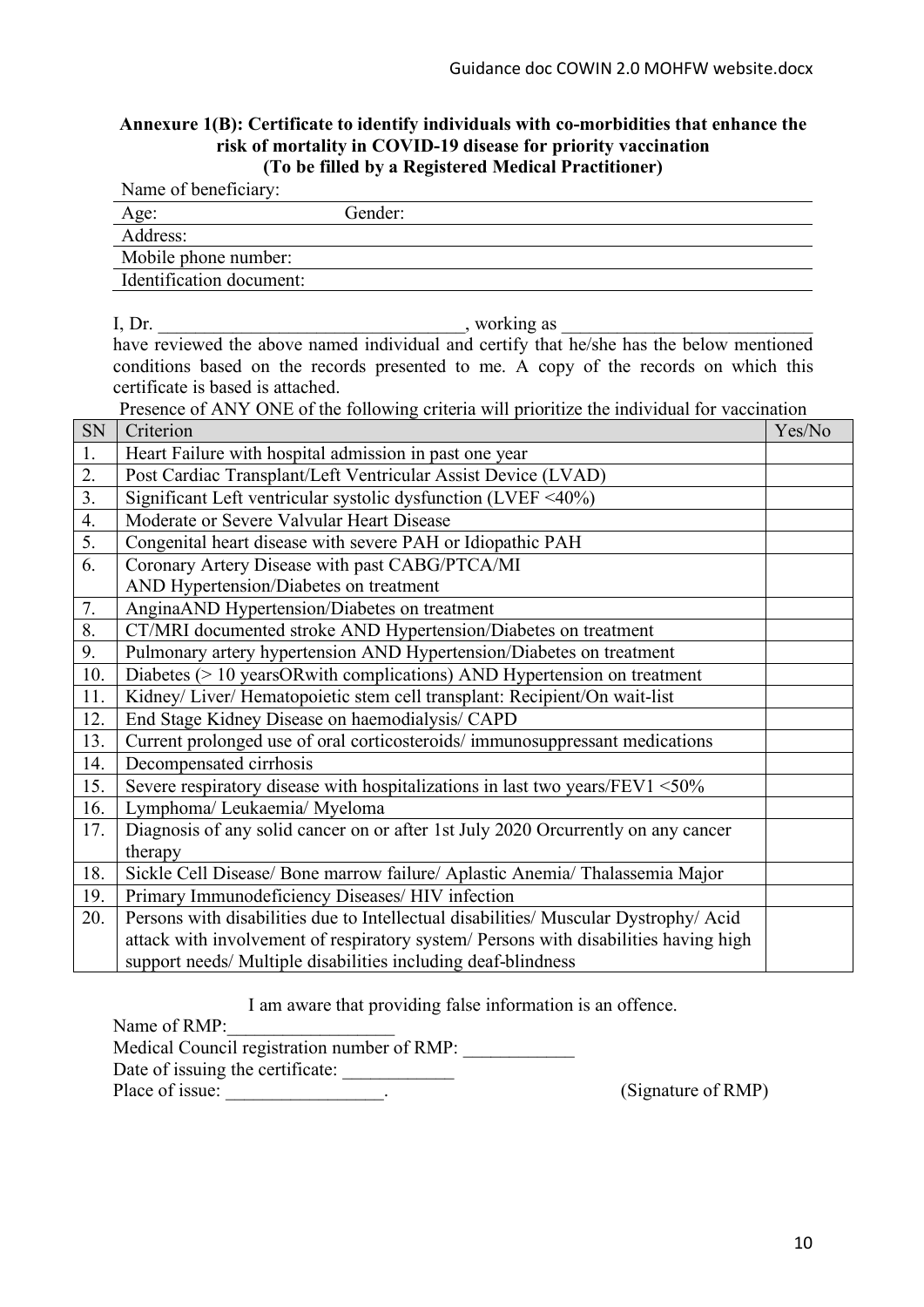# **Annexure 2 - Registration of Vaccination Centers – COWIN 2.0**

- 1. The State and districts will be required to pre-register the CVCs in COWIN portal before the registration is opened for General Citizens. The list of these CVCs will be available to the citizens at time of registration wherein s/he can choose the CVC of his/her choice and book and appointment based on the slots available.
- 2. A CVCs **must be a health facility**. Various classifications of CVC Types such as Government/Private, Free/Paid and type of health facility such as MC/DH/SDH/CHC/PHC/SHC/Central or PMJAY/CGHS/Other etc. will be captured on COWIN at the time of CVC Registration.
- 3. The key principles to be followed for identification of a CVC is as follows:
	- 3.1. **The State/UT government shall decide the district-wise number of CVCs** and indicate the numbers to the districts.
	- 3.2. The list of CVCs in a district, will be decided by the respective District Task Force (DTF).
	- 3.3. All **CVCs** will be operated under the supervision of District Administration. The District Task Force will ensure that requisite arrangements are made at the CVCs at all stages viz. Planning, Preparation, Logistics and Operations, as prescribed in Operational Guidelines and hereinafter.
	- 3.4. All Private CVCs must be registered on COWIN by the DIO concerned. These will also be operated under the supervision of District Administration. Registration may be done suo-moto.
	- 3.5. A **CVC** will be Registered by the District Admin on COWIN. through a "Manage **Vaccination Centers**" feature provided on COWIN to District Admin. This can be done by editing the details of existing Session Sites or by adding new Vaccination Centers.
	- 3.6. The option for activating/inactivating a Vaccination Center will also be available.
	- 3.7. All such **CVCs** where vaccination slots for online appointments have been kept, shall be declared on COWIN along with such number of slots, well in advance, to provide options to the citizens for Registration and Appointment.
	- 3.8. A **CVC, when opened as per para 3.5 above,** will be available to any citizen for appointment regardless of his\her location. The states may, however, decide to limit the open appointment slots.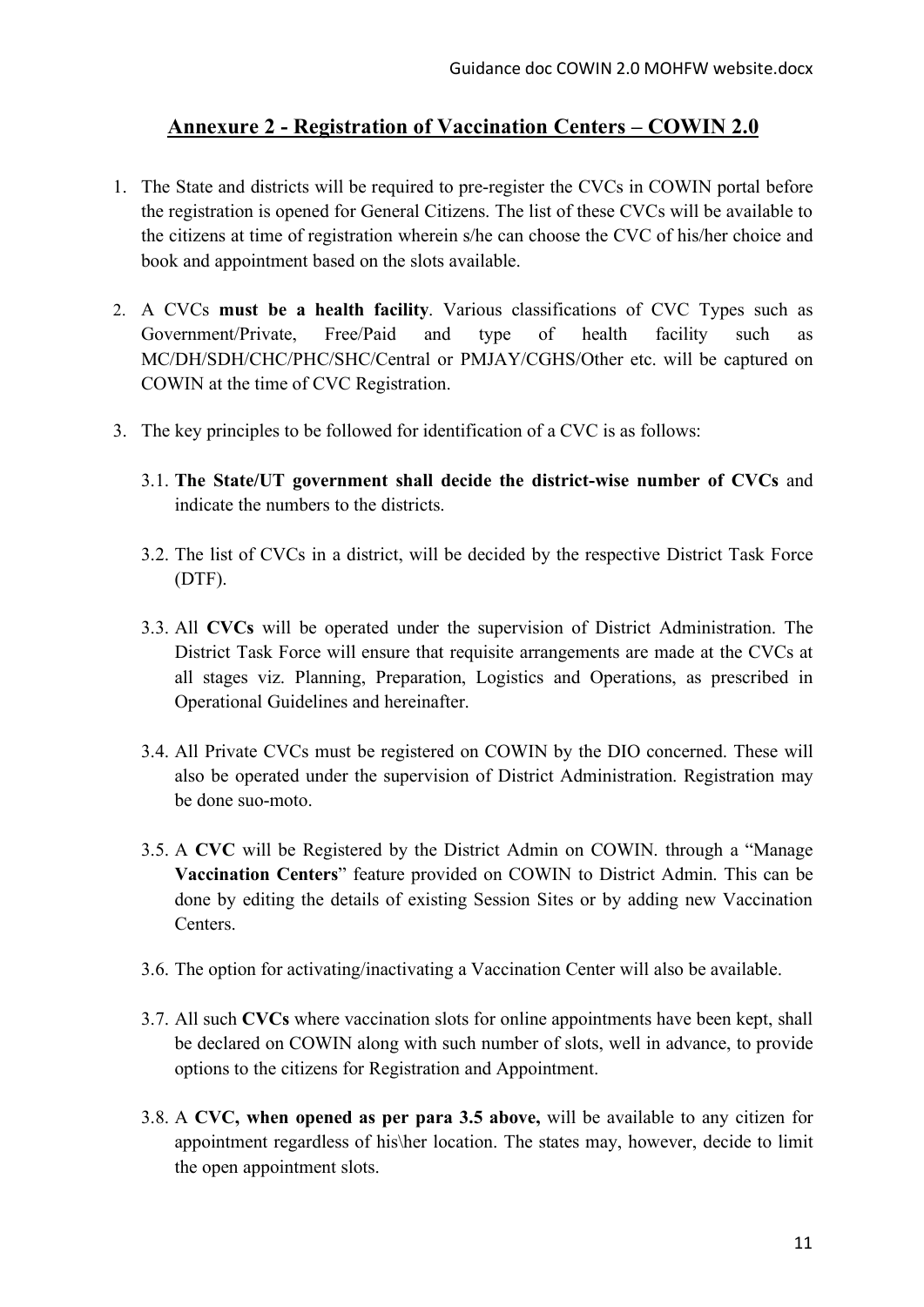- 3.9. The number of **CVCs** in a district would be worked out on the basis of estimated number of beneficiaries to be covered, the period in which coverage is targeted, and number of available vaccine doses and vaccinators/verifiers. The DIO should ensure that sufficient **CVCs** are registered on COWIN to ensure full coverage within the targeted period.
- 3.10. All PMJAY and CGHS empaneled health facilities, particularly such private health facilities, must be registered on COWIN as **CVCs**.
- 4. Every CVC will be mapped to a Cold Chain Point (CCP). The details of CCPs must be updated by the DIOs for ensuring correct mapping.
- 5. A CVC shall usually have only one type of vaccine throughout the vaccination drive. This is necessary to avoid mixing of vaccine types in 1st and 2nd dose of a beneficiary.
- 6. Each CVC will have a designated CVC Manager who will be responsible for overall planning, implementation, and grievance redressal at the CVC. (*Annexure 2(B) – Roles and Responsibilities of CVC Manager*)
- 7. The DIO will designate the vaccinators and verifiers for each session at a GCVC. If a CVC Manager is created by the DIO, the GCVC Manager will also be able to add vaccinators and verifiers. However, the GCVC Manager should only add the staff of his/her own institution only.
- 8. For PCVCs, the verifiers and vaccinators will be added by the CVC Manager himself. There will be no dependency for PCVC Managers on the DIOs for doing so.
- 9. The standard data attributes for a **CVC** to be Registered on COWIN are given in Table 1. Initially, all the **CVC** will be registered by the District Admin.

| S. No. | Attribute                      | Data specification   | Precautions                          |
|--------|--------------------------------|----------------------|--------------------------------------|
|        | <b>CVC</b> Location Attributes |                      |                                      |
|        | <b>CVC</b><br>ID               | Numeric              | The correct ID must be entered.      |
|        | NIN/PMJAY/                     |                      |                                      |
|        | CGHS/Other                     |                      |                                      |
| 2      | <b>CVC</b> Name                | Alphanumeric (Max 30 | The Name should be the name          |
|        |                                | characters)          | by which the institution/facility,   |
|        |                                |                      | it is commonly known among           |
|        |                                |                      | citizens.                            |
| 3      | <b>CVC</b> Category            | Government / Private | This will be the key attribute for   |
|        |                                |                      | registration. In case of private, it |
|        |                                |                      | should only be a health facility     |

Table 1: Attributes of COVID-19 Vaccination Centers (CVC)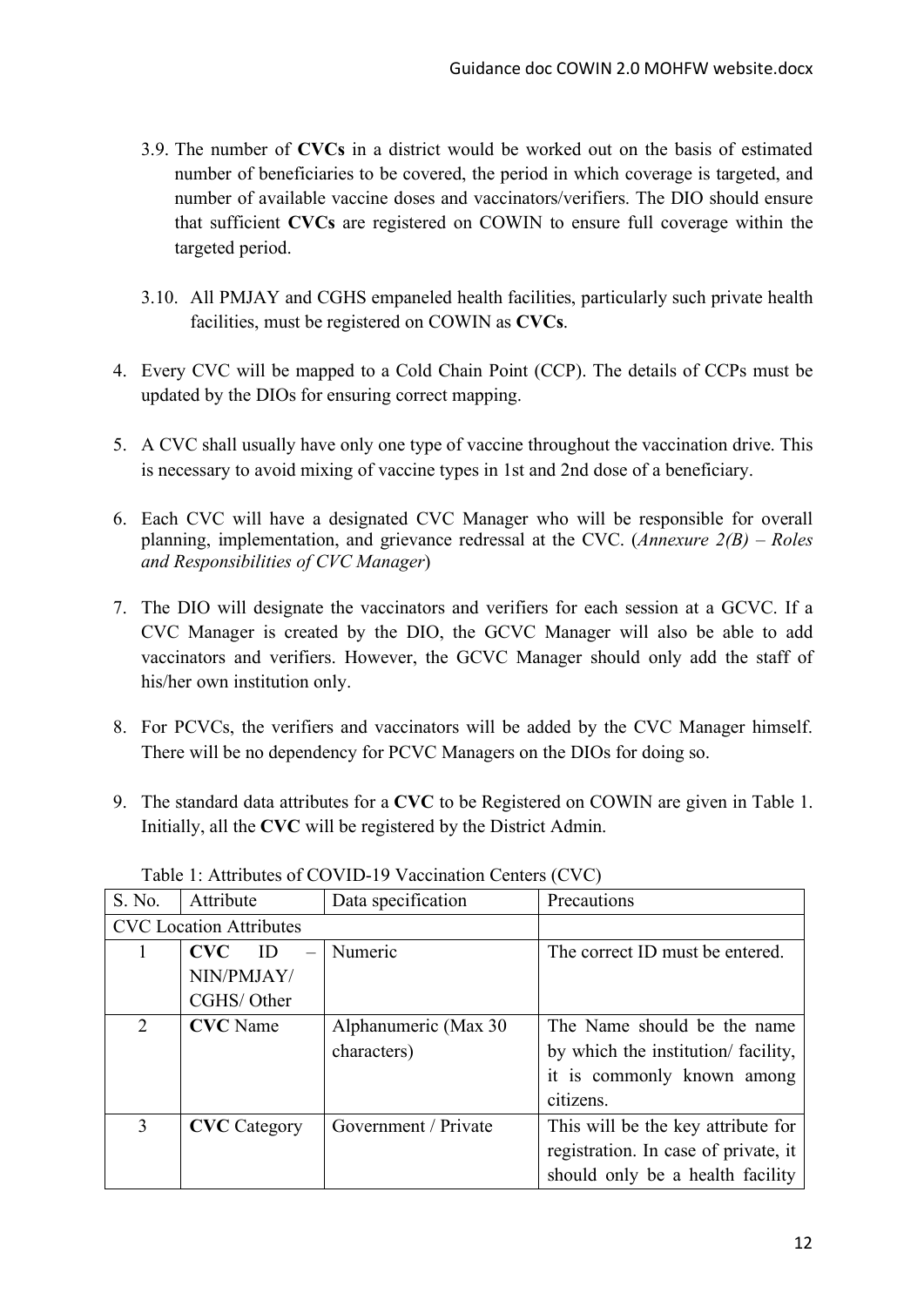|                                  |                                 |                            | empaneled under the PMJAY or<br>CGHS.       |
|----------------------------------|---------------------------------|----------------------------|---------------------------------------------|
| $\overline{4}$                   | Address                         | Existing masters of        |                                             |
| a)                               | <b>State</b>                    | COWIN shall be used. All   |                                             |
| b)                               | District                        | selections through drop    |                                             |
| $\mathbf{c})$                    | <b>Block</b>                    | down boxes                 |                                             |
| $\rm d$                          | Pin Code                        |                            |                                             |
| e)                               | Locality/village                |                            |                                             |
| 5                                | Location                        | Location to be<br>$1_{-}$  |                                             |
| a)                               | Latitude                        | captured through           | Location<br>should be captured              |
| b)                               | Longitude                       | vaccinator module or       | through any GPS devise on site              |
|                                  |                                 | The system will also<br>2. | or by other means; and the                  |
|                                  |                                 | provide option for         | values must be entered correctly.           |
|                                  |                                 | user inputs on latitude    |                                             |
|                                  |                                 | and longitude              |                                             |
|                                  | <b>CVC</b> Logistics Attributes |                            |                                             |
| 6                                | Cold<br>Chain                   | Selection from Drop        | At any point of time, a CVC                 |
|                                  | Point                           | down box within district   | must be mapped to any one CCP               |
|                                  |                                 |                            | in the district. Will be editable as        |
|                                  |                                 |                            | per the logistics plan.                     |
| 7                                | Vaccine Type                    | COVI-SHIELD/               | Correct mapping should be done              |
|                                  |                                 | <b>COVAXINE - Select</b>   |                                             |
|                                  |                                 | from drop down box         |                                             |
| CVC - Site Management attributes |                                 |                            |                                             |
| 8                                | <b>CVC</b> Manager details      |                            |                                             |
| a)                               | Name                            | Alphanumeric               | Should be same as in Official               |
|                                  |                                 |                            | Records                                     |
| b)                               | Mobile number                   | Numeric (10 digits)        | Validations to be kept. This will           |
|                                  |                                 |                            | also be the user ID for the CVC             |
|                                  |                                 |                            | Manager.                                    |
| 9                                | Verifiers                       | To be updated by           | The<br>verifiers<br>will<br>be<br>$\bullet$ |
|                                  |                                 | DIO/CVC Manager as per     | assigned through the "user                  |
|                                  |                                 | need                       | management" section.                        |
|                                  |                                 |                            | Every CVC should have                       |
|                                  |                                 |                            | sufficient number of verifiers              |
|                                  |                                 |                            | designated (at least 1 per 120              |
|                                  |                                 |                            | slots), for any day.                        |
|                                  |                                 |                            | Mobile<br>numbers<br>of<br>the              |
|                                  |                                 |                            | verifiers must be correct and               |
|                                  |                                 |                            | kept up to date.                            |
|                                  |                                 |                            | A verifier may discharge the                |
|                                  |                                 |                            | role of a vaccinator also but               |
|                                  |                                 |                            | not vice versa.                             |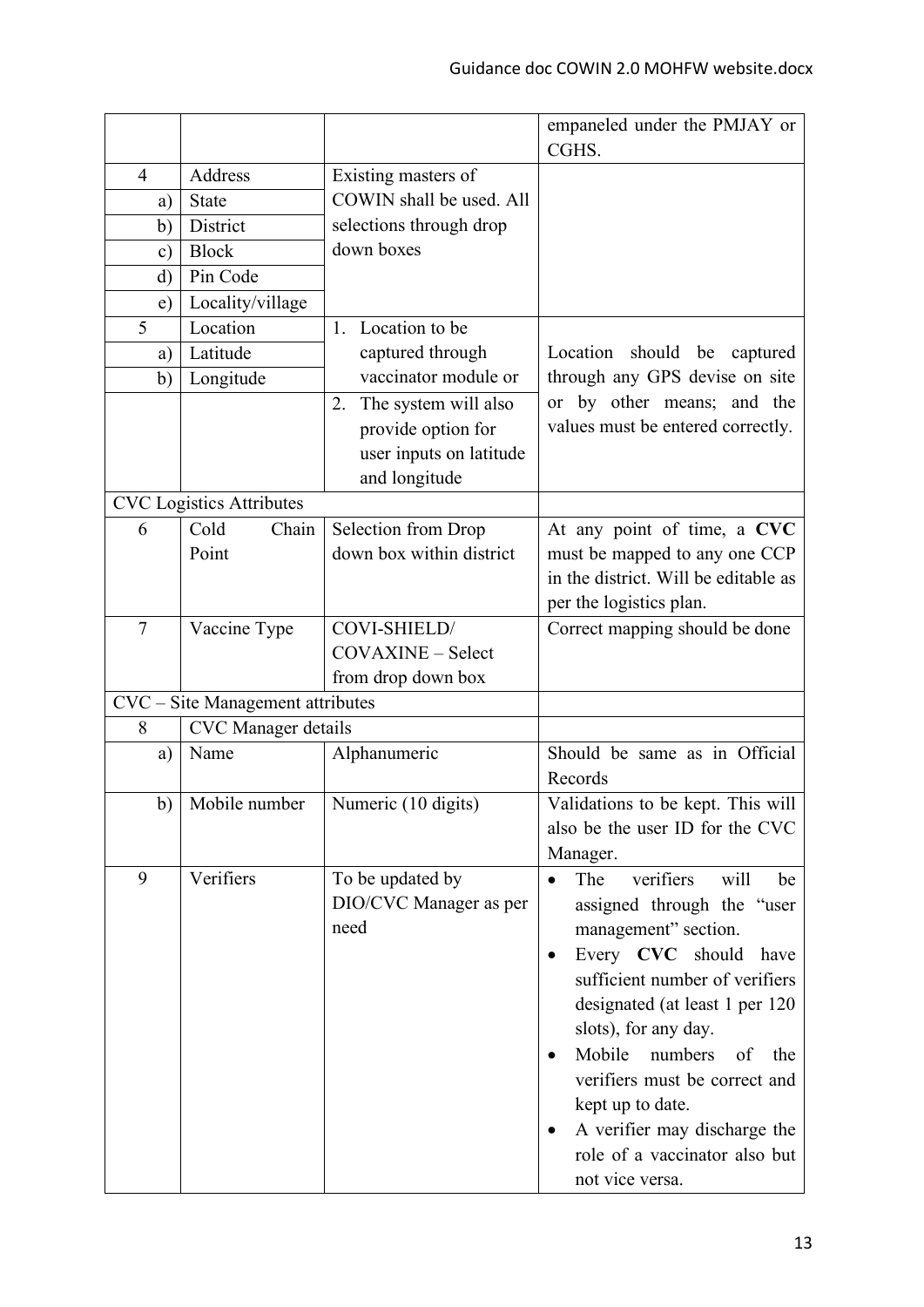| 10 | Vaccinators | To be assigned by the | The<br>vaccinators will<br>be   |
|----|-------------|-----------------------|---------------------------------|
|    |             | DIO/CVC Manager       | assigned through the "user      |
|    |             |                       | management" section.            |
|    |             |                       | Every CVC should have           |
|    |             |                       | sufficient<br>of<br>number      |
|    |             |                       | vaccinators designated (at      |
|    |             |                       | least 1 per 120 slots), for any |
|    |             |                       | day.                            |
|    |             |                       | Mobile numbers of<br>the        |
|    |             |                       | vaccinators must be correct     |
|    |             |                       | and kept up to date.            |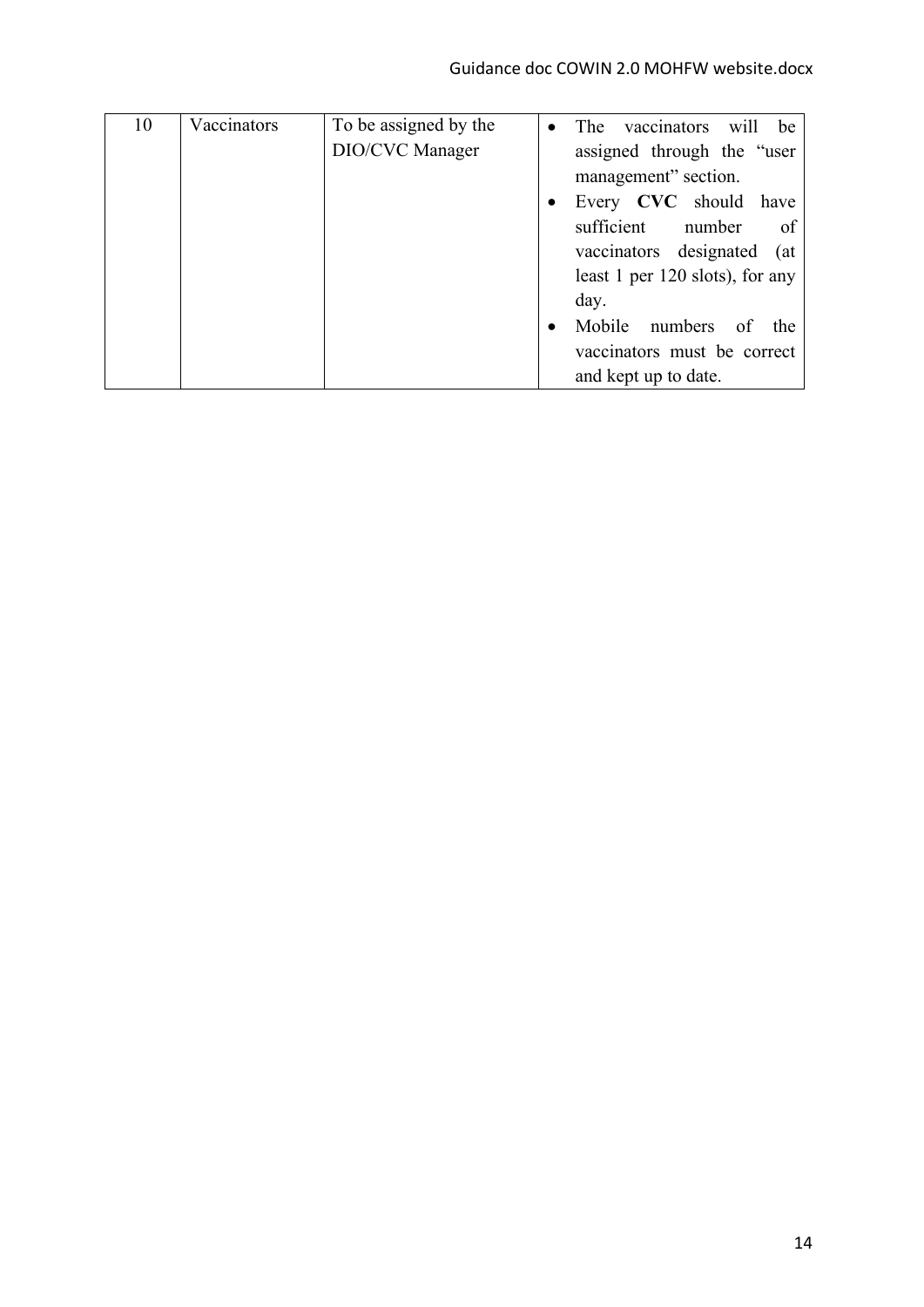## **Annexure 2(B) - Roles and Responsibilities of CVC Manager**

Each CVC will have a CVC Manager. The CVC Manager will be registered by the DIO. He/ She will be responsible for all operations at the CVC, as per the Operational Guidelines and this Document. The key roles and responsibilities of the CVC Manager a as follows:

- 1. S/he will have access to the COWIN and will be able to view and download the list of beneficiaries allotted and vaccinated at her/his site.
- 2. S/he will also be responsible for deployment of adequate number of trained vaccinators and verifiers for a date, based on the doses to be administered on that date.
- 3. S/he will ensure adequate logistic arrangements like internet connectivity, enough computers/smart phones/tablets, printers etc.
- 4. S/he will ensure adequate mechanisms for queuing, verification, vaccination, observation, AEFI reporting etc at the CVC.
- 5. S/he will also receive and return vaccine stocks and will ensure that all vaccinations are recorded in COWIN in real time and that beneficiaries are verified for eligibility and then vaccinated.
- 6. S/he will also ensure for display of suitable signages for guiding the movement of the beneficiaries at the CVC.
- 7. Will ensure that all the protocols as per the Operational Guidelines are followed in terms of AEFI management, waiting room, observation room, etc (https://www.mohfw.gov.in/pdf/COVID19VaccineOG111Chapter16.pdf ).
- 8. The PCVC manager will also have the rights to create and populate the Vaccination Time Table for his CVC. All slots in the PCVCs will be open slots subject to some slots reserved for  $2<sup>nd</sup>$  dose of HCWs/FLWs (for existing PCVCs).
- 9. The PCVC Manager will also be responsible for ensuring that a printed copy of the vaccination certificate is provided to the beneficiaries on-site. There will not be any separate charge for this.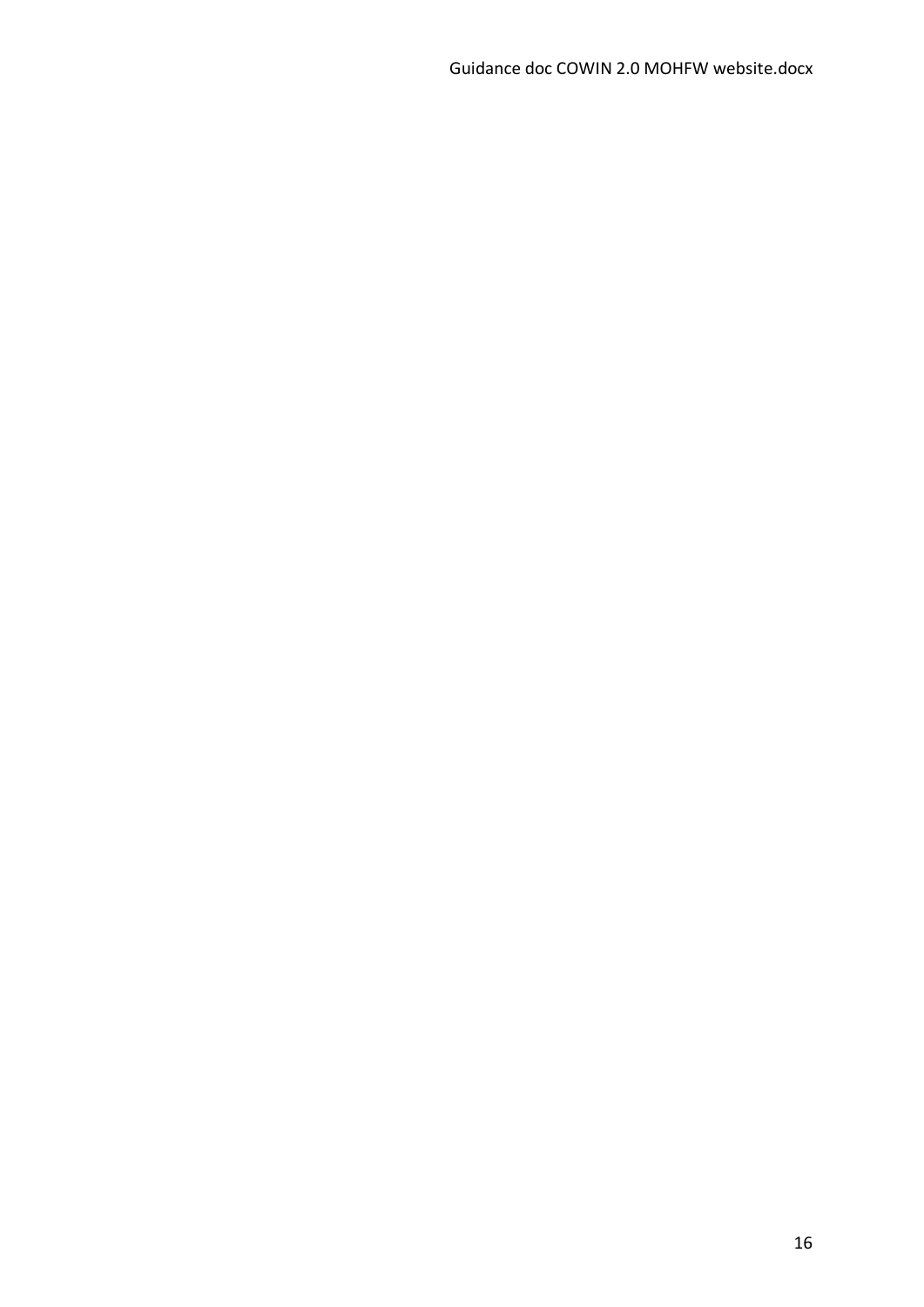# **Annexure 3 - Creation of Timetable and Appointment Slots in COWIN 2.0**

The District Admin will prepare a Vaccination Time Table for each CVC for the period of Vaccination Cycle. The date-wise schedule for the days/dates on which the vaccination is to be organized a CVC along with necessary inputs in terms of various types of slots, will be prepared and populated on COWIN by the District Admin. The Time Table so prepared will then be declared for the citizens to enable them to choose the CVC and date from among the CVCs where open vaccination slots are still available. The timetable will be worked out by the respective state/district, based on target and number of days identified for vaccination. The key principles and steps to be followed for creation of timetable and appointment slots are as follows:

- 1. There will be only one session in a day at each CVC. All vaccinators and verifiers will work on the same and full list of beneficiaries for a session.
- 2. Appointment slots will be of 2 types
	- 2.1. **Reserved Slots** These can be further classified as:
		- a) **Mobilization slots** Slots for which respective State/UT Government shall mobilize beneficiaries for Facilitated Cohort Registration for on-site registration, appointment, verification and vaccination (all on-site on the same day). There will not be any need for pre-registering beneficiaries through online interface for this.
		- b) Slots reserved for  $2<sup>nd</sup>$  dose for beneficiaries who have already received  $1<sup>st</sup>$  dose, including HCWs, FLWs and citizens, at a CVC. These slots will be filled by the COWIN system based on data available in the system regarding vaccination details of beneficiaries (such as CVC, Vaccine Type and Vaccination Status (Not/Partly/Fully vaccinated) and Vaccination Date).
	- 2.2. **Open slots** Open for online appointments by general citizens. The number of Open Slots for a session will be worked out by subtracting the number of Reserved Slots from the CVC Session Capacity.
- 3. The number of open slots, for a day (session), to be populated in Vaccination Time Table for the Vaccination center, will be worked out by subtracting the total number of reserved slots (mobilization slots  $+ 2<sup>nd</sup>$  dose slots) from the total session capacity specified by DIO while preparing the Vaccination Time Table.
- 4. Sessions will be pre-scheduled by only filling the timetable for a CVC at the COWIN Portal and identifying the number of Total Slots, Reserved Slots and Open Slots.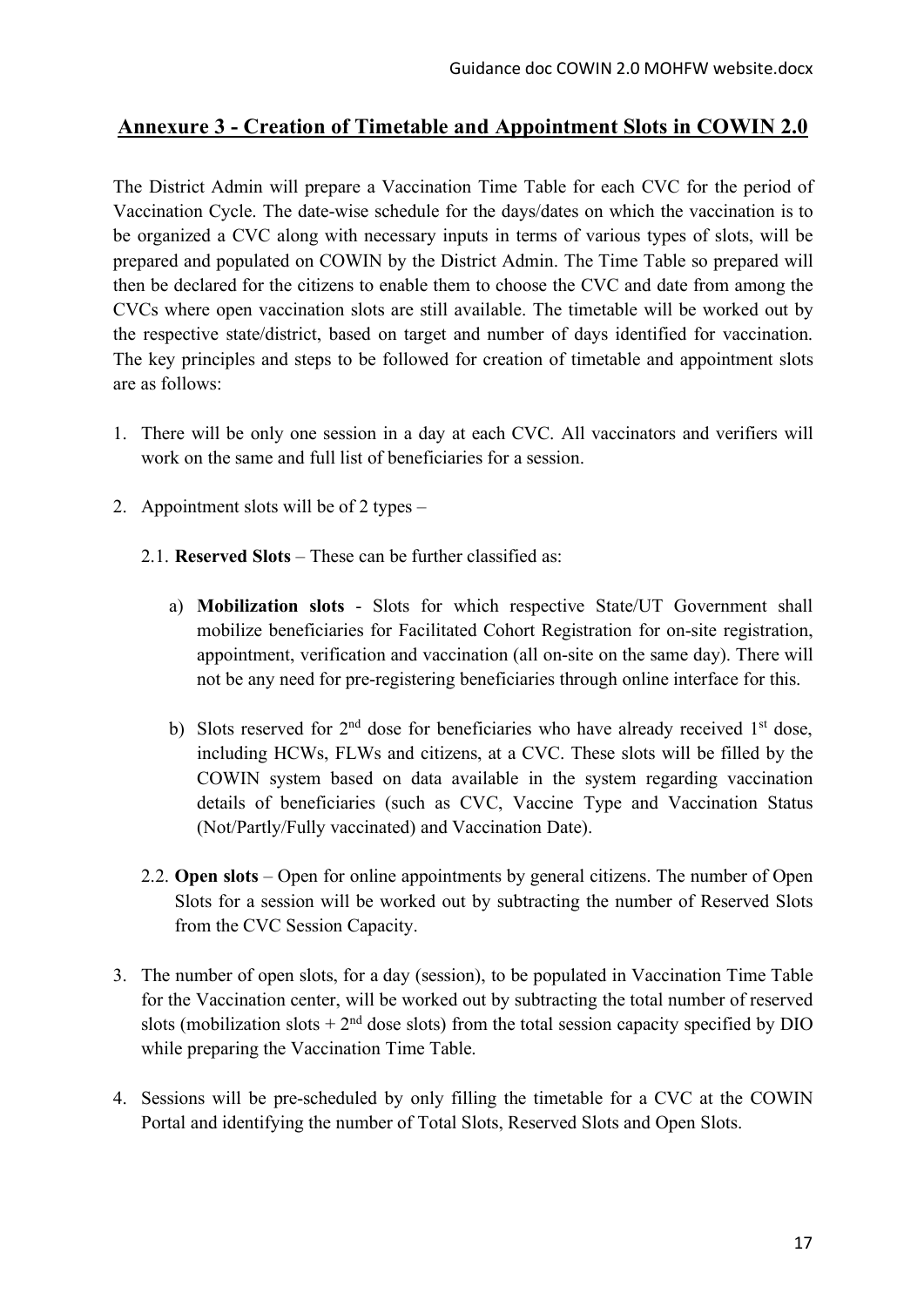- 5. **Timetable** entries for a GCVC would be done by the DIO. For the PCVCs, the Time Table entries can be done by the PCVC Manager himself. This would include:
	- 5.1. Selection of session-date.
	- 5.2. The total number of vaccination slots for the selected date. This will also be the session size (or CVC capacity) for the selected date.
	- 5.3. %age of open slots will be entered by the DIO.
	- 5.4. For a particular date, the system will automatically reserve as many slots for 2nd dose as the number of 1st doses administered on the date that is 28th day before the session-date (the date for which the DIO is planning the session).
	- 5.5. Based on the CVC capacity and the %age specified (para 5.3), the system will calculate the number of Open Slots and Mobilization Slots (See example in para  $4.5(d)(2)$
	- 5.6. The Mobilization Slots, will be for such beneficiaries who do not have access to internet/ smart phones and thus will be mobilized for onsite registration, and slots for 1<sup>st</sup> dose vaccination of HCWs and FLWs, wherever so planned, if necessary.
	- 5.7. Balance number of slots will be classified as "**Open Slots**" for online booking and appointment and the vacancies therein will be visible to citizens.
	- 5.8. **For Private Facilities, no slots will be kept reserved for mobilization**. For such CVCs, the number of open slots for a day will be equal to total no. of slots minus the slots reserved for  $2<sup>nd</sup>$  doses by the COWIN system. However, in case all the open slots are not fully booked by the citizens or if there are vacant slots available towards the end of the day, the CVC may use such slots for on-site registration, scheduling and verification of available eligible beneficiaries, if any.
	- 5.9. For a completely new CVC, since there are no slots to be reserved for 2<sup>nd</sup> dose, all slots can be classified as Reserved or Open, in the initial period up to 28 days from the date of first session at such a facility.
- 6. While declaring the schedule, the COWIN system would also declare the number of slots available for appointments to beneficiaries through COWIN platform. Depending on the local context and strategy, for any CVC, the states may decide to -
	- 6.1. Declare full capacity as open (Open Slots) for online appointments; or
	- 6.2. Do not open the CVC for open appointments and keep the full capacity as reserved capacity for Mobilization slots and 2nd dose reserve slots; or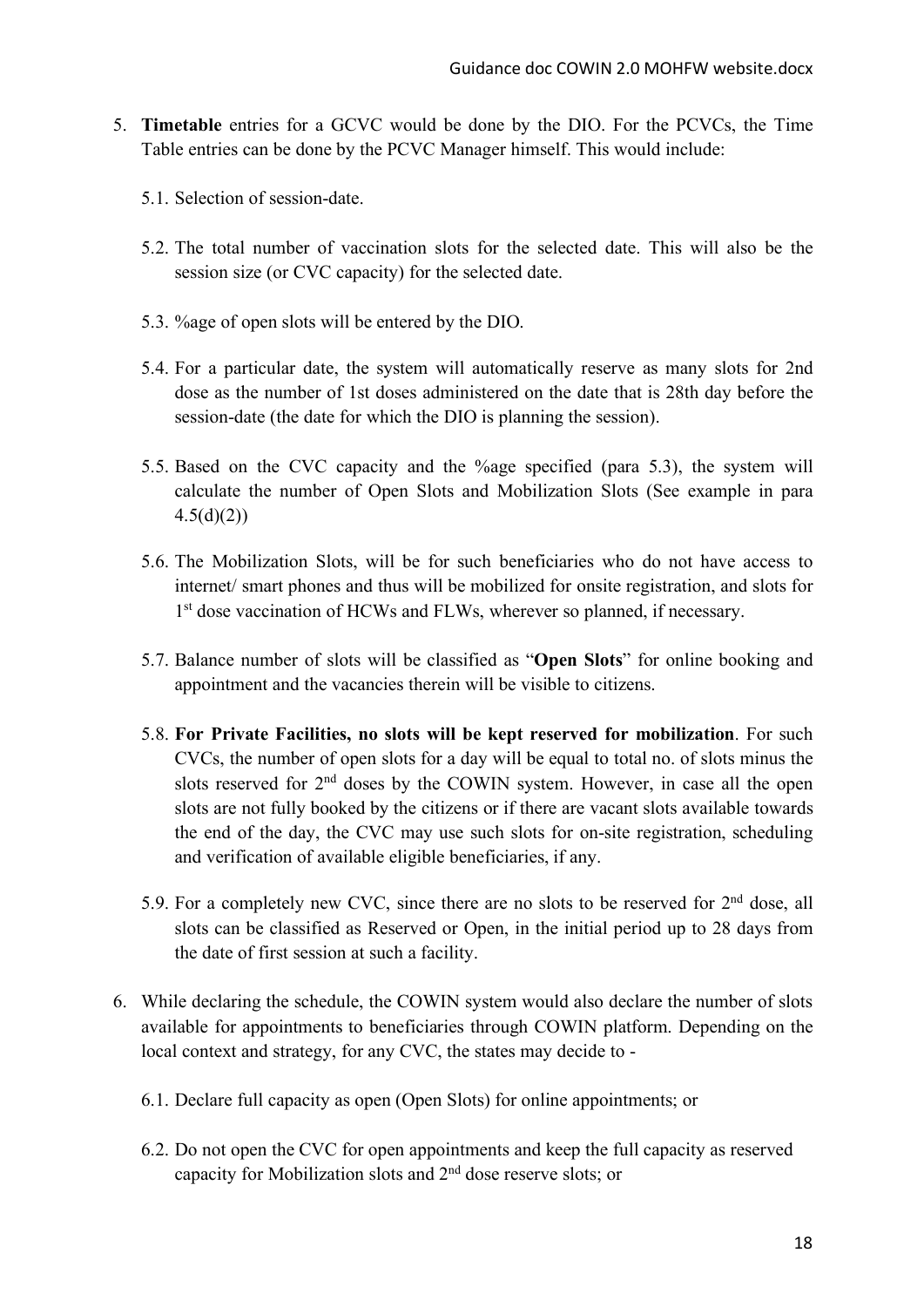- 6.3. Declare partial capacity as open for appointments and retain the balance capacity as reserve capacity for Reserve Slots.
- **7. It is recommended that, to begin with, one particular CVC may be either fully reserved or their full capacity is opened for online self-appointment, to avoid the confusion and problems in physical queue management on site at the CVC.**
- 8. If Mobilization slots are kept or some of the CVCs are fully reserved for Mobilization, then the respective state/UT government shall ensure mobilization of sufficient number of beneficiaries for on-site registration and vaccination.
- 9. The beneficiaries mobilized for the Mobilization slots shall be registered on-site through the Vaccinator module.
- 10. No lists need to be pre-populated (by the DIO/SIO etc.). The due list will get filled up as citizens/beneficiaries schedule their appointments for 1st dose (and automatic second dose) on open-slots, through on-site registration for reserved slots and through  $2<sup>nd</sup>$  dose appointments of HCWs/FLWs that are already partially vaccinated.
- 11. The District Admin and CVC Manager will ensure that Sufficient number of vaccinators and verifiers are designated as per the total number of vaccination slots. (at least 1 vaccinator per 120 and at least 1 verifier per 120).
- **12. Efforts should be made by the States/UTs/District administration to register as many eligible beneficiaries as possible by facilitating registration through the Common Service Centers or through Arogya Setu App, so as to reduce the need for reserved slots.**
- 13. Vaccine type available at a CVC will not be displayed to the citizens at the time of online registration.
- 14. Appointments will close for a day for a site, at 3:00 pm on day for which the slots were opened. Based on the planned beneficiary load at a CVC including both Reserved and Mobilisation slots, the DIO must ensure adequate availability of vaccine at the CVC, while simultaneously ensuring that vaccine wastage is minimized.
- 15. Vaccine batch number will have to be assigned by the DIO for each session before the session plan is finalized.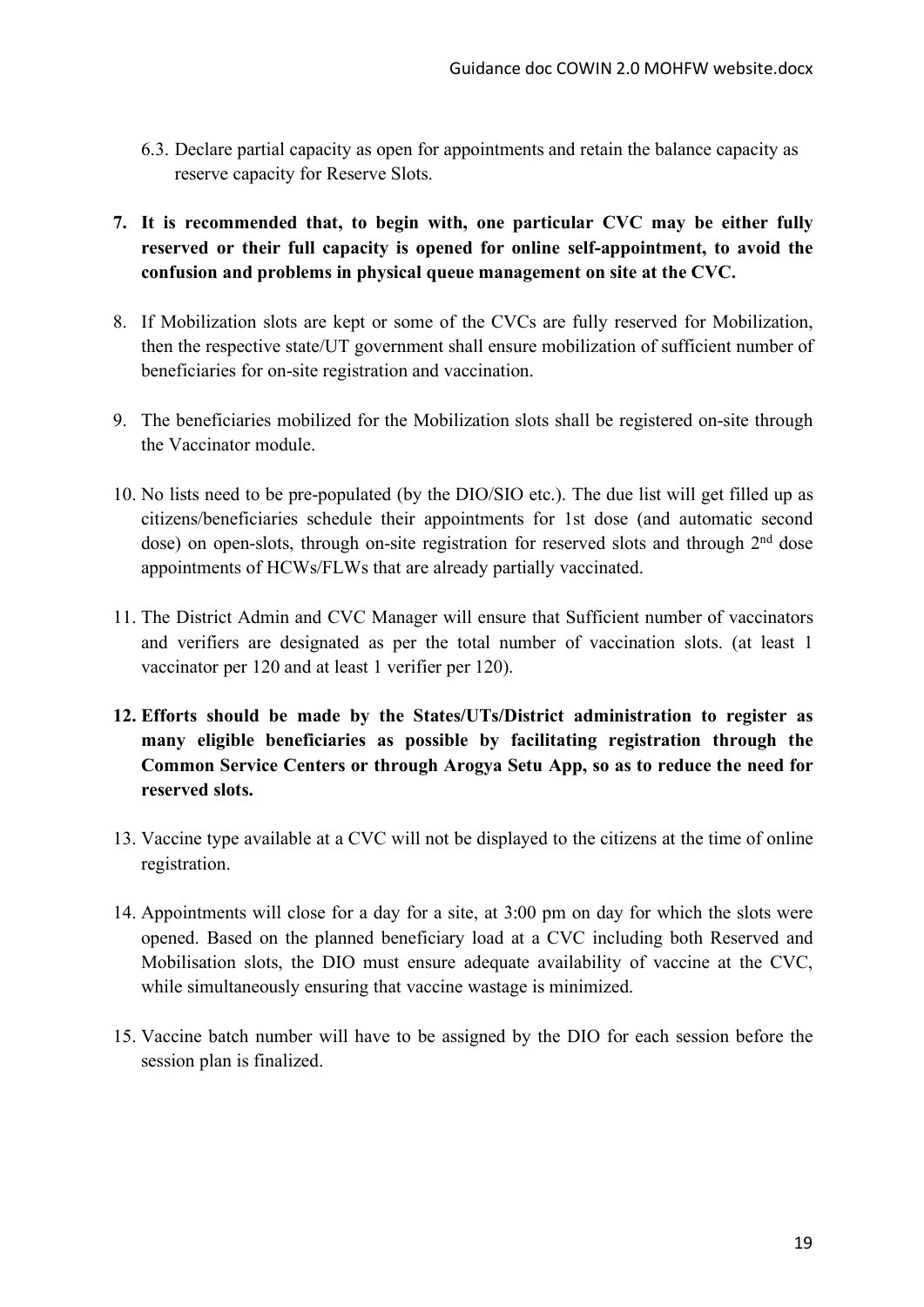# **Annexure 4 – Online Registration and Appointments for Citizens**

# **Registration:**

- 1. Citizens will be able to register and book and appointment for vaccination using the COWIN 2.0 portal or through other IT applications such as Arogya Setu etc. The various steps for successful registration and appointment booking are as follows:
	- 1.1. Any person will be able to register at the COWIN portal through their mobile number.
	- 1.2. OTP verification will be done prior to registration to ensure veracity of the mobile number
	- 1.3. After registration, an account will be created on COWIN for the person. The person can access (login) his/her account on COWIN using the mobile phone number used at the time of registration. Features for adding beneficiaries, editing their details and for booking appointment(s) will be available in the citizen's account. The citizen can delete only beneficiaries as have been added by him/her.
	- 1.4. With one mobile number, a person can register as many as **four beneficiaries.** However, all those registered on one mobile number will have nothing in common except the mobile number. The ID Card Number for each such beneficiary **must** be different.
	- 1.5. A mobile number cannot be used for making more than four registrations. If one out of the four beneficiaries registered in an account is vaccinated, only three registrations are left, and so on.
	- 1.6. Till the time of vaccination, all the records of registration and appointment can be edited/deleted by the person making the registration/appointment. Only when a person gets vaccinated, the record is locked and cannot be edited/deleted.
	- 1.7. Beneficiary then selects the ID card type and provides ID Card number. In case Aadhar is being used, consent will be **obtained and recorded.**
	- 1.8. Following basic demographic details will be captured at the time of registration –

| a) ID Card Type     | $\sim$ $-$     | one of the cards as prescribed in para 1.9. |
|---------------------|----------------|---------------------------------------------|
| b) ID card Number - |                | As recorded in the ID Card selected.        |
| c) Name             | $\blacksquare$ | As recorded in the ID Card selected.        |
| d) Year of Birth    | $\blacksquare$ | As recorded in the ID Card selected.        |
| e) Gender           | $\blacksquare$ | M/F/O                                       |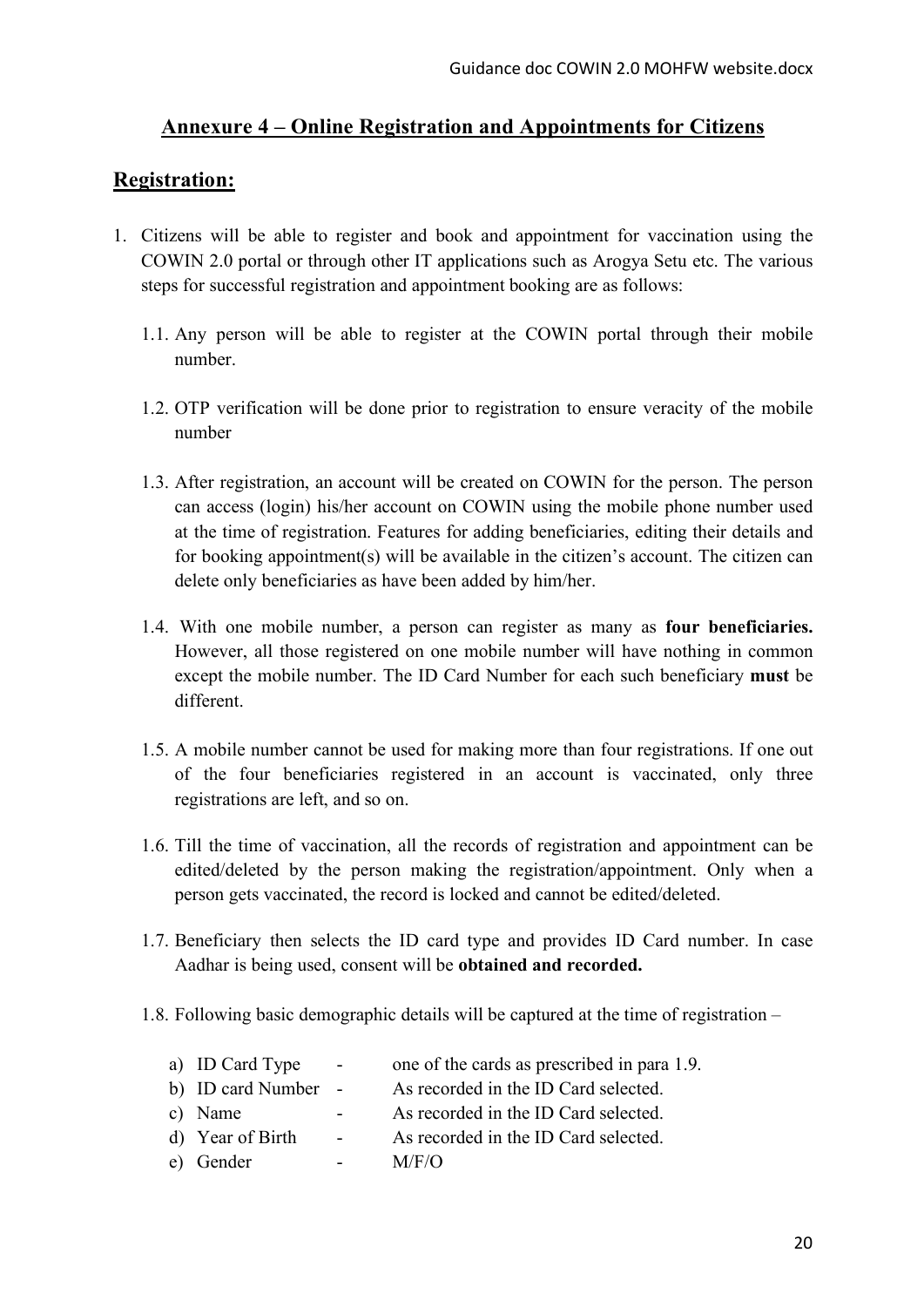- 1.9. The user will be advised to enter the details of (c), (d) and (e) of para 1.8, as recorded in the ID Card selected by the user.
- 1.10. Following Photo Identity Documents can be used by citizens for availing online registration–
	- a) Aadhar Card/Letter
	- b) Electoral Photo Identity Card (EPIC)
	- c) Passport
	- d) Driving License
	- e) PAN Card
	- f) NPR Smart Card
	- g) Pension Document with photograph
- 1.11. If age of the beneficiary is from 45 years to 59 years, the beneficiary will be prompted to confirm if he/she has any specified comorbidity. In such cases, the beneficiary will also be advised to bring the comorbidity certificate signed by a Registered Medical Practitioner, as prescribed in annexure 1(B).
- 1.12. Once all the necessary details are recorded by the beneficiary, registration is completed and following actions will be taken –
	- a) An acknowledgement (Registration Slip/Token) will be sent to beneficiary on his registered mobile number.
	- b) Facility for downloading and printing etc. will also be available.

### **Appointments:**

- 1. A COVID-19 Vaccination Time Table (VTT) (for each Vaccination Center) will be published by the States/Districts, on COWIN.
- 2. Any beneficiary will be able to choose and book a slot for vaccination at the VCs declared in the VTT, anytime and anywhere, based on his\her preference and convenience.
- 3. There will be only one live appointment for a beneficiary at any point of time for each dose.
- 4. The COWIN portal will provide the facility for booking an appointment based on the Vaccination Centers declared by the states/UTs, with their location, the dates on which appointment slots are provided and the capacity declared as Open Slots and the vacancies available at the time of booking.
- 5. Vaccine type will not be disclosed at the time of appointment.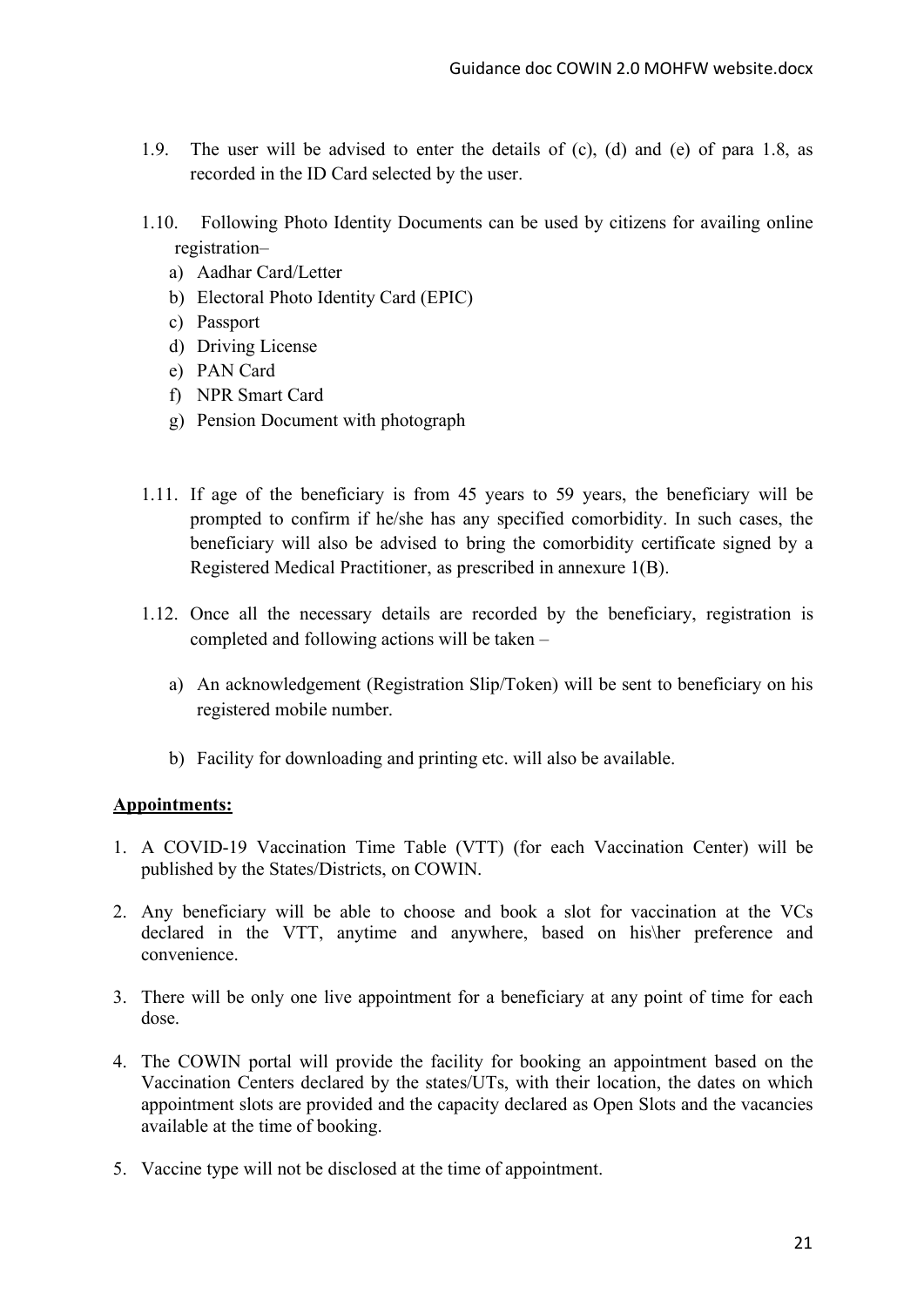- 6. The list of sites and availability of open slots for each site will be displayed. The beneficiary will select the Vaccination Center of his/her choice and the date where vacant slots are available. Subsequent to which, an Appointment Ticket will be generated.
- 7. Second dose will also be scheduled at the same CVC on 29th day of the date of appointment of the 1st dose, at the time of appointment for 1st dose.
- 8. The beneficiary will have the option to change the slot for 2nd dose in the period 29th day to 42nd day of the first dose. Such an option, however, will only be available –
	- a) Only when the 1st dose has already been administered, and if so –
	- b) Only for such CVCs where the vaccine type is the same as the vaccine type of the 1st dose appointment.
- 9. Special reserved 2nd dose slots will be kept by the system to offer alternatives to such beneficiaries who are not able to avail vaccination for 2nd dose in the period of 29th day to 42nd day of administration of first dose.
- 10. If a beneficiary cancels a 1st dose appointment, then appointment of both doses will be cancelled.
- 11. Option for cancellation of second dose appointment will not be available.
- 12. Appointments for any date for a Vaccination Center will be closed at 3:00 pm on the day for which the slots were opened for the date. (for logistics arrangements)
- 13. A disclaimer will be included in the Appointment Slip to the effect that
	- a) "This appointment does not create any entitlement to COVID-19 vaccination and that vaccination will be provided subject to verification of the identity of the person for whom the slot has been booked"; and that,
	- b) "In the event of cancellation of the session on the booked date due to any reason, beneficiary will have to reschedule an appointment"
- 14. The beneficiary will be advised that he\she should carry
	- a) The Aadhar Card (if available); and
	- b) The Photo ID Card of which the details have been provided by him; and
	- c) Mobile phone through which he\she has registered;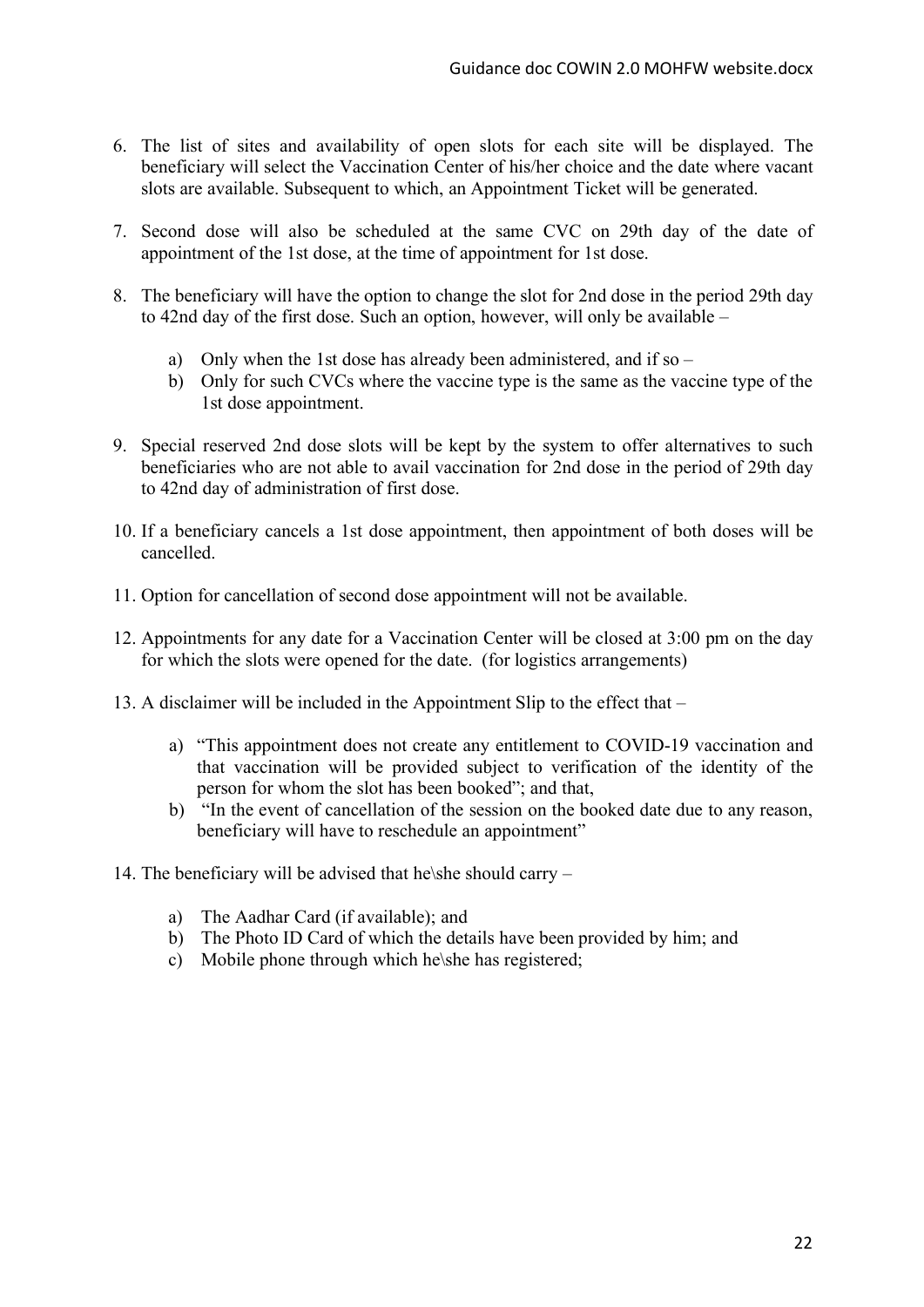# **Annexure – 5 – SOPs For coverage of HCWs and FLWs through COWIN 2.0**

- COWIN 2.0 will have flexible provisions to manage COVID Vaccination of Health Care Workers and Front-Line Workers.
- Scheduling will only be done by the system for  $2<sup>nd</sup>$  dose of partly vaccinated beneficiaries on the 29th day from the date of administration of the 1st dose.
- Facility for "On site allotment" will be available both for  $1<sup>st</sup>$  dose and  $2<sup>nd</sup>$  dose.
- Facility will also be available for onsite registration, verification and vaccination of unregistered beneficiaries in the vaccinator module.

The process flow for various use cases is as follow:

### **1. Registered HCW/FLWs –**

### **1.1. HCWs & FLWs Registered on COWIN but Not Vaccinated:**

- 1. Those HCWs and FLWs who are registered on COWIN but not yet Vaccinated may visit CVC (COVID Vaccination Centre) and Vaccinator can use the existing "Allot Beneficiary" feature to pull the data of beneficiary.
- 2. This process can be executed by inter-district by selecting "All" District in filter as well as inter-state by selecting "All" States in filter.
- 3. Beneficiary can be vaccinated after following due verification process.

## **1.2. HCWs & FLWs Registered on COWIN and Partially Vaccinated**

- 1. DIO will create sessions at all the CVCs where the  $2<sup>nd</sup>$  dose is due from  $1<sup>st</sup>$  March onwards. Such non-health facilities which were operated as a CVC for 1st dose vaccination of HCWs/FLWs, will have to also be operated for the 2<sup>nd</sup> dose at least once on the 29<sup>th</sup> day from the date of administration of the 1<sup>st</sup> dose. In such cases, fresh 1<sup>st</sup> doses may not be administered at these sites.
- 2. Such HCWs and FLWs who are registered on COWIN and are partially vaccinated and are due on the date  $(29<sup>th</sup>$  day only) will be automatically slotted for 2<sup>nd</sup> dose at the CVC where these were administered the first dose, based on date of first dose of Vaccination.
- 3. The number of such beneficiaries for any day will be considered at reserved slots for 2nd dose of HCWs/FLWs and will be subtracted from session capacity to determine open slots for that day at that CVC.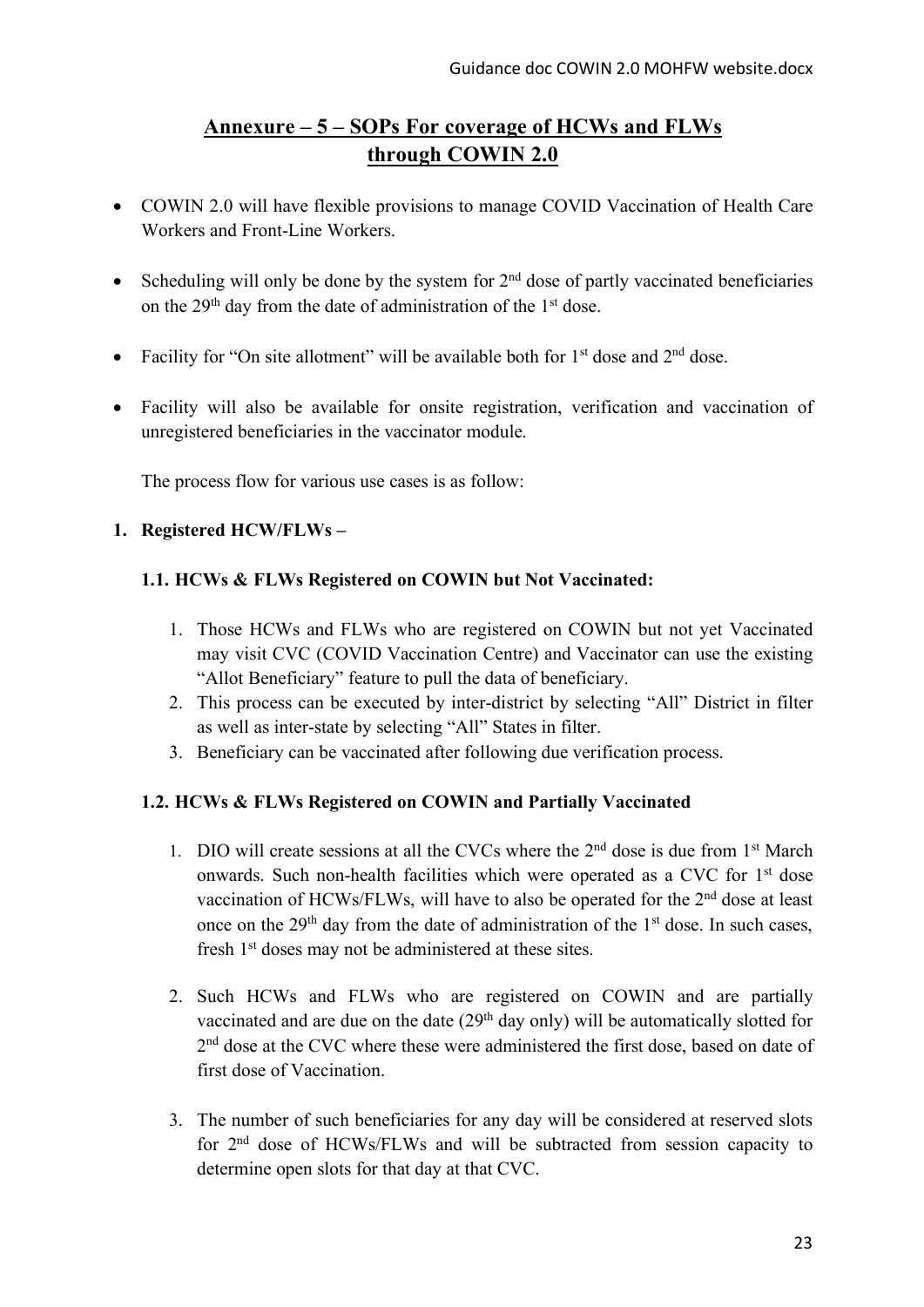- 4. On-site Allotment feature will also be available for such HCWs/FLWs.
- 5. In case of any inter-state or inter-district transfer, Vaccinator can use "Allot Beneficiary" feature to pull the data of beneficiary. This process can be executed by inter-district by selecting "All" District in filter as well as inter-state by selecting "All" States in filter.
- 6. Allot Beneficiary feature will work only if Type of Vaccine for Dose 1 is same as Type of Vaccine for dose 2.
- 7. If the beneficiary is partly vaccinated but his vaccination details could not be recorded in the system for any reason (backlog cases), details of first dose vaccinations will be captured and 2nd dose will be administered.
	- a) Following details of  $1<sup>st</sup>$  dose will be captured
		- Date of First Vaccination
		- Type of First Vaccine (COVISHIELD OR COVAXIN)
		- State and District of First Vaccination
	- b) Certificate for first dose will not be generated in such cases.
- 8. Beneficiary can be vaccinated after following due verification process.
- 1.3. **HCWs & FLWs Registered on COWIN and Fully Vaccinated –** No action required.

### **2. Unregistered HCWs & FLWs:**

- 2.1. Since, unregistered beneficiaries will interact with the system for the first time, it would be important to ensure that eligibility of beneficiaries in terms of their actually being HCWs/FLWs will be important. The plan for onsite registration must be prepared in close coordination with the concerned health facility in-charge or the head of the office, as the case may be. Health Facilities or offices may be mapped (not on COWIN) to the Vaccination Centers and a sufficiently senior official, from the concerned health facility (for HCWs) and office (for FLWs), must be deputed at the Vaccination Center to verify the employment credentials of the HCWs/FLWs of their health facility/office.
- 2.2. It may be noted that in an office not all FLWs may be eligible. For example, not all the revenue staff may have been deputed for COVID containment duties or not all the officials may be deputed on poll duty etc. While planning for such offices, it must be ensured that officials of the concerned department do make sure that 1) ineligible persons are not sent for vaccination and 2) An official may be present at the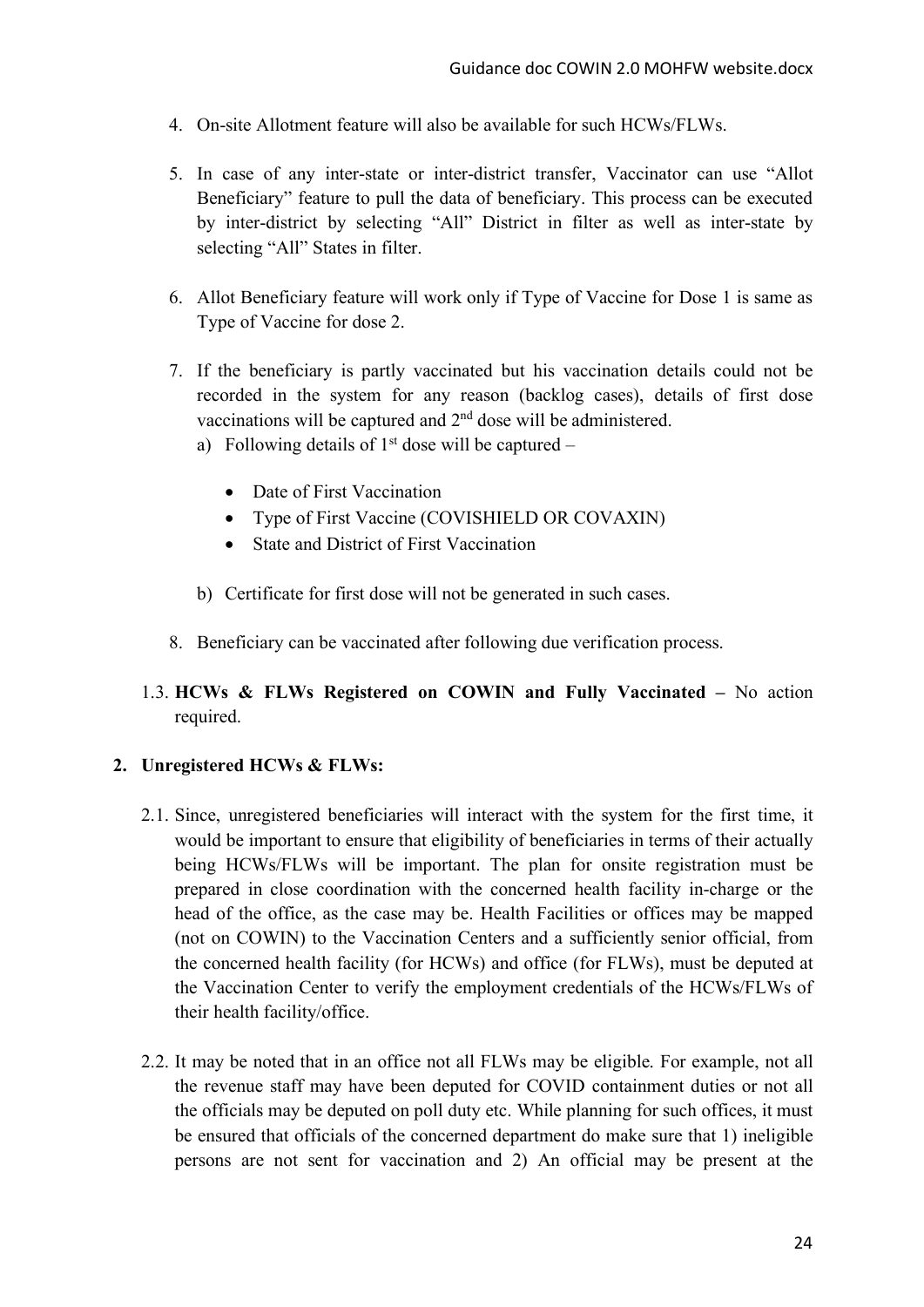Vaccination Center for verification of employment credentials and COVID duties etc., for those who do walk in for on-site registration.

- 2.3. A close watch must be kept on the process and any attempts by ineligible persons for availing this facility may be viewed seriously.
- 2.4. Following processes will be followed
	- 1. The HCW/FLW can visit identified CVC (COVID Vaccination Centre) for onspot registration.
	- 2. Beneficiary to provide relevant Identity card or Authentication document to confirm that beneficiary is serving as FLW and HCW. Concerned facility/office in-charge re confirm the credentials of the HCW/FLW.
	- 3. Once eligibility is established, the verifier to ascertain and record is the beneficiary has come for 1<sup>st</sup> dose or is due for Second dose vaccination.
	- 4. If the beneficiary has come for first dose then it's a case of new registration. If second dose is due then it's a case of new registration and backlog data entry of 1<sup>st</sup> dose.

## 5. **HCW and FLWs Not Registered on COWIN and not vaccinated – New registration**

- a) Following details will be captured to register the beneficiary
	- Name
	- Mobile Number
	- Type of Beneficiary (HCW/FLW)
	- Sub Category:

a. HCW- State, Central, Private.

b. FLW- MHA-CAPF, MHA-State Home Department,

MoHUA, Revenue, PRI, RPF, Polling officials, Kumbh Mela.

- Photo ID type
- Photo ID Number
- b) After registering the beneficiary and Beneficiary can be vaccinated by following due verification process

## 6. **HCW and FLWs Not Registered on COWIN – Partially Vaccinated (backlog cases)**

a) Beneficiary will first be registered with the details as in para 2.4(5)(a) above.